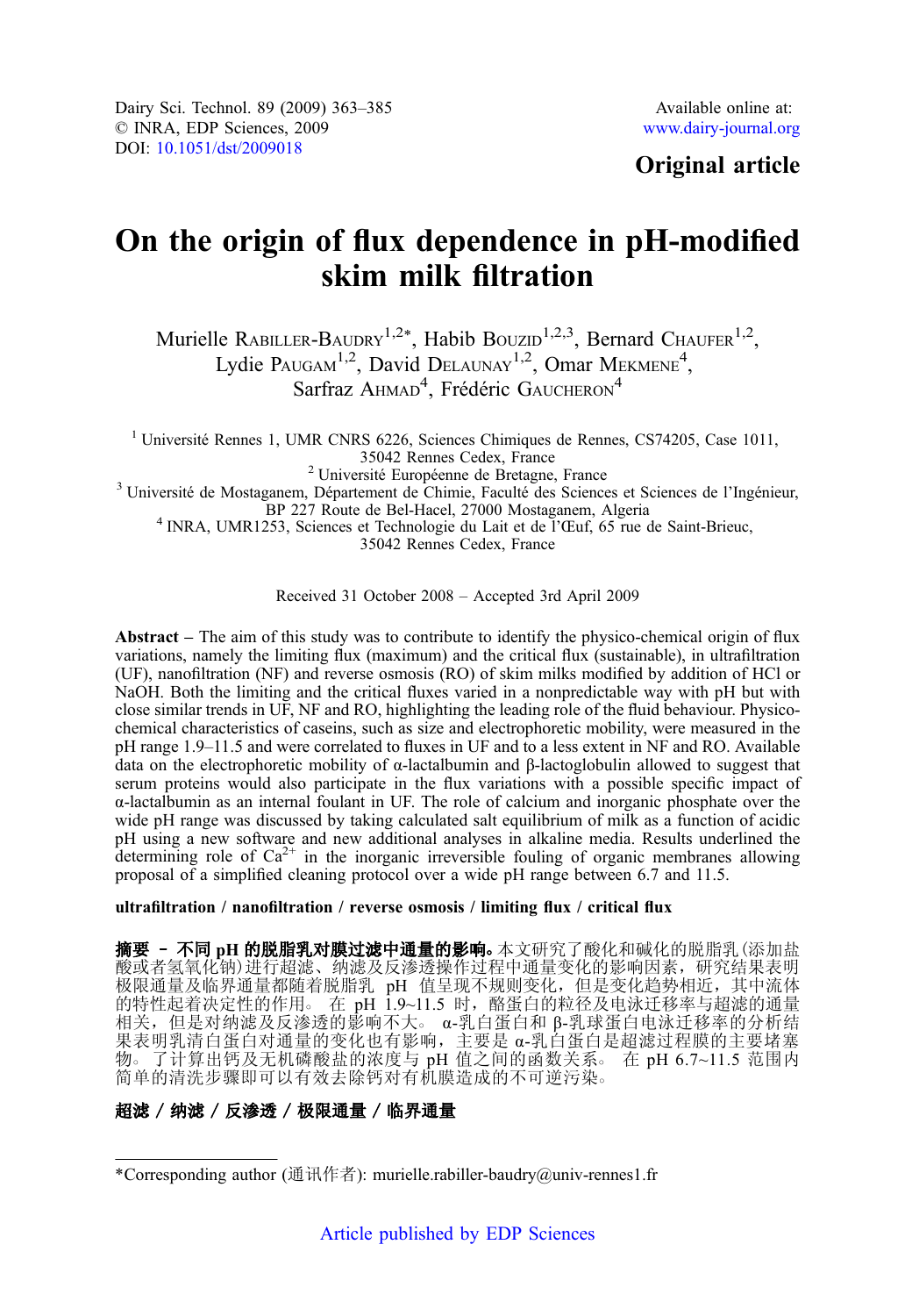Résumé – Sur l'origine de la dépendance des flux en filtration de lait écrémé à pH modifié. L'objectif de cette étude était de contribuer à identifier les origines physico-chimiques des variations des flux critiques (maximum) et limites (durables) en ultrafiltration (UF), nanofiltration (NF) et osmose inverse (OI) de laits écrémés modifiés par ajout de HCl ou NaOH. Les flux limites et critiques variaient de façon imprévisible en fonction du pH mais avec des tendances similaires en UF, NF et OI, soulignant le rôle déterminant du fluide. Les caractéristiques physico-chimiques des caséines (taille, mobilité électrophorétique) ont été mesurées pour des pH entre 1,9 et 11,5 et corrélées aux variations de flux en UF et dans une moindre mesure en NF et OI. Les données disponibles sur la mobilité électrophorétique de l'α-lactalbumine et la β-lactoglobuline permettent de supposer que les protéines sériques participent également aux variations de flux avec un impact spécifique de l'α-lactalbumine comme colmatant interne en UF. Le rôle des minéraux (calcium et phosphate inorganique) a été appréhendé en utilisant un logiciel de calcul des équilibres salins en milieu acide, et analyses complémentaires en milieu alcalin. Les résultats soulignent le rôle déterminant de  $Ca^{2+}$  dans le colmatage irréversible des membranes organiques, permettant finalement de proposer un protocole simplifié de nettoyage pour une large gamme de pH entre 6,7 et 11,5.

ultrafiltration / nanofiltration / osmose inverse / flux limite / flux critique

#### 1. INTRODUCTION

Membrane processes, namely ultrafiltration (UF), nanofiltration (NF) and reverse osmosis (RO), are widely used in the dairy industry, for the concentration of whole milk or target components, depending on the use of the obtained fractions [\[7](#page-21-0)]. Production at industrial scale as well as effluent treatment is performed by membrane processes well identified as clean, sober and safe in accordance with requirements of sustainable production. The main development limitation of such processes at industrial scale is due to the scientific and technological bottleneck of fouling governing fluxes and thus, productivity and cleaning aiming at restoring membrane performances and ensuring the safety of produced fluids and production equipments [[5\]](#page-21-0). For a long time, the unique objective was to reach the maximum flux (i.e. the limiting flux), involving a high transmembrane pressure (TMP). This criterion has many disadvantages among which is the buildup of a thick fouling layer, closely packed and thus cohesive and hard to remove during the cleaning step. Moreover, in industrial production filtering process units, working at constant permeate flux, fouling increase is balanced by an increase in TMP to attain the target flux level, entering in a vicious cycle leading to shortened production times and important cleaning difficulties. To avoid such problems, an original theoretical concept was proposed in the 1990s: filtration in critical or sub-critical conditions [\[12\]](#page-21-0). The aim was to propose nonempirical rules in order to understand how to manage membrane processes for a long-term use, and thus how to ensure a sustainable production using such processes. For this purpose, a boundary value of flux, the so-called critical flux, is proposed. Below this value, reversible deposit can be built up on the membrane surface and above this value an irreversible deposit appears that can only be removed by chemical cleaning. Consequently, a range of stable conditions for filtration could be suggested to the user for checking the production. This concept was earlier proposed on a hydrodynamics background and mainly described in microfiltration and UF of model solutions (latex, silicates, etc.) designed for the purpose [\[2](#page-21-0), [16](#page-21-0), [32\]](#page-22-0), and has also been shown successful for the filtration of milk products [\[13,](#page-21-0) [14](#page-21-0), [17](#page-21-0), [18,](#page-22-0) [33](#page-22-0)–[35](#page-22-0)]. Globally, these works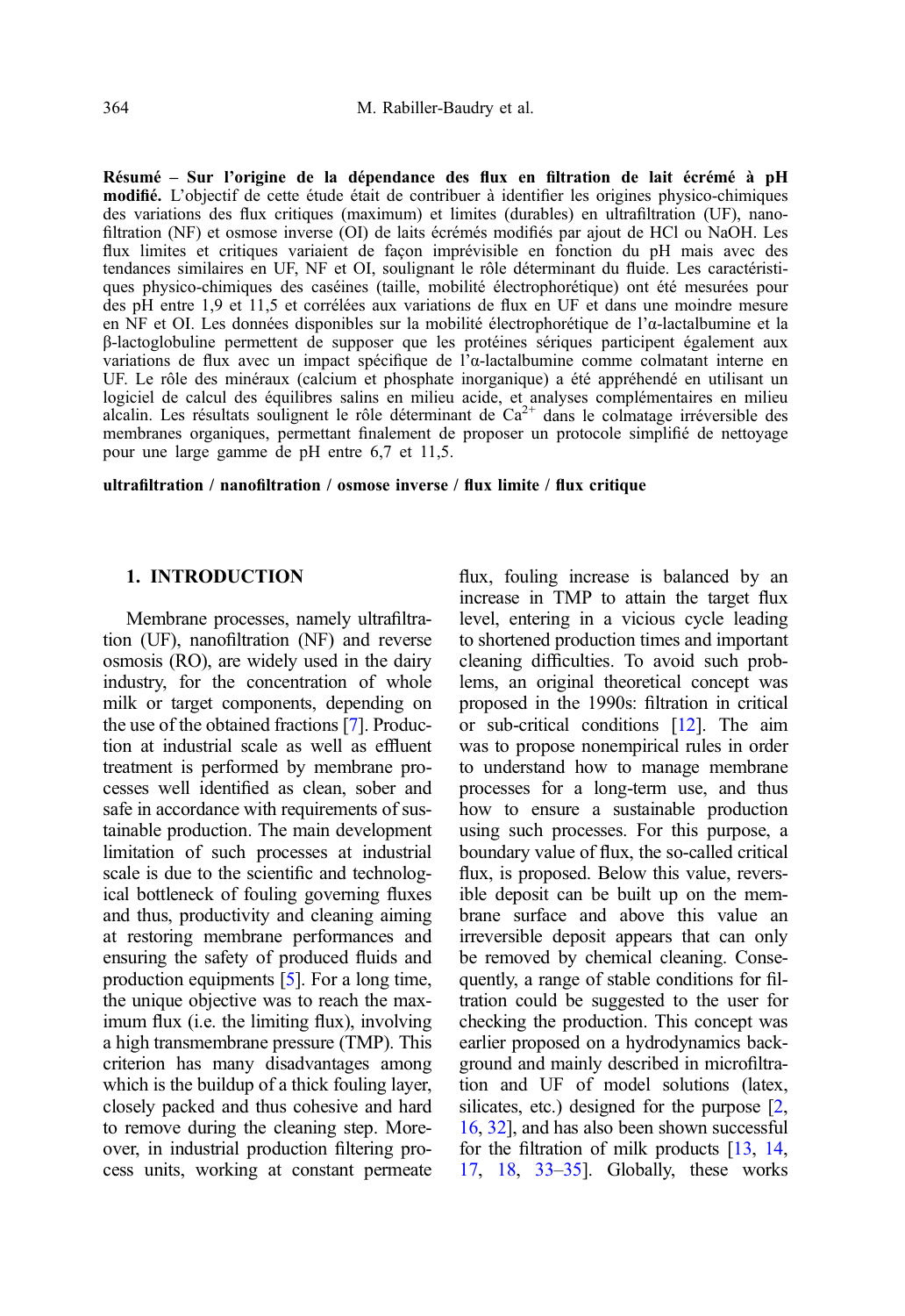mainly concerned parametric studies of hydrodynamics conditions of filtration, highlighting flux variations and sometimes those of retentions [\[13,](#page-21-0) [14,](#page-21-0) [17,](#page-21-0) [33](#page-22-0)–[35](#page-22-0)]. Whatever the fluids, the impact of the physico-chemical environment was rarely taken into account and mainly through small variations of pH and ionic strength [\[4,](#page-21-0) [11](#page-21-0), [13](#page-21-0), [14](#page-21-0), [17,](#page-21-0) [26,](#page-22-0) [33](#page-22-0)–[35\]](#page-22-0).

With the aim of a better mastering of standard milk filtration and new dairy products and/or effluent treatments (acid, transient and alkaline), this paper contributes to study wide pH variations from 2.7 to 11.5 on the limiting and critical fluxes measured with spiral membranes either in UF, NF or RO. The behaviour of the whole fouling is only considered through the destabilisation of the fouling layer due to pH variations. From a scientific point of view, the main question arising during this study concerns the identification of the origin of flux dependence vs. the pH of modified milks. Several parameters are a priori considered for a better understanding of the interdependency of physico-chemical characteristics of filtered fluids and membrane processes. Our approach considers the role of the physico-chemical characteristics of caseins (size and charge through the electrophoretic mobility measurements) either in micelle or in aggregate forms, as they are known to be responsible for flux limitation at natural milk pH. The possible impact of serum proteins is taken into account in the discussion, using previous characterisations of their charges [\[23,](#page-22-0) [24](#page-22-0)], knowing that most of them are no more soluble and can be associated to caseins after the ultra high temperature (UHT) treatment.

The role of different forms of calcium salts is also considered as they can enter in the composition and cohesion of the fouling layer through interactions with various proteins. As speciation of salts is not directly possible in such complex media, we have used theoretical calculations from a new software dedicated to salts' equilibrium in skim milk and developed in INRA (Rennes, France) [[20](#page-22-0)] but only available for acidic conditions up to now. Thus, precipitate, free and soluble-linked species of calcium and phosphate salts are calculated. Because the speciation in alkaline media is not well known and no software is available, we take experimental data from [\[1](#page-21-0)]. The latter are less detailed and only distinction of soluble and insoluble forms can be taken into account.

#### 2. MATERIALS AND METHODS

#### 2.1. Fluids

The skim milk (UHT, Lait de Montagne, Carrefour, Levallois, France) contained, on average,  $31.5 \text{ g} \cdot \text{L}^{-1}$  proteins (out of which  $27 \text{ g} \cdot \text{L}^{-1}$  caseins) and 48 g·L<sup>-1</sup> carbohydrates (mainly lactose, MW = 342 g·mol<sup>-1</sup>) (according to the provider) and various salts (on average 8 g⋅L<sup>-1</sup>) according to [[7\]](#page-21-0). The natural pH of skim milk was close to  $pH =$ 6.6–6.7, as expected. Adjustments of pH in the range 1.9–11.5 were carried out by the slow addition of HCl or NaOH, under magnetic stirring and the pH remained stable during the whole filtration time of nearly 6 h. HCl (concentrated, for analysis, Acros, Geel, Belgium) as well as NaOH (pellets, Prolabo, Fontenay-sous-Bois, France, rectapur 97%) were used for preparing the stock solutions  $(1 \text{ or } 2 \text{ mol·L}^{-1})$  used. Deionised water used for solutions and membrane rinsing was filtered (1 μm).

## 2.2. Filtration experimental set-up and membranes

Three different spiral wounded membranes as well as two different filtration experimental set-ups were used in this study. Common procedures concerned:

• The use of a unique membrane of each type that was cleaned according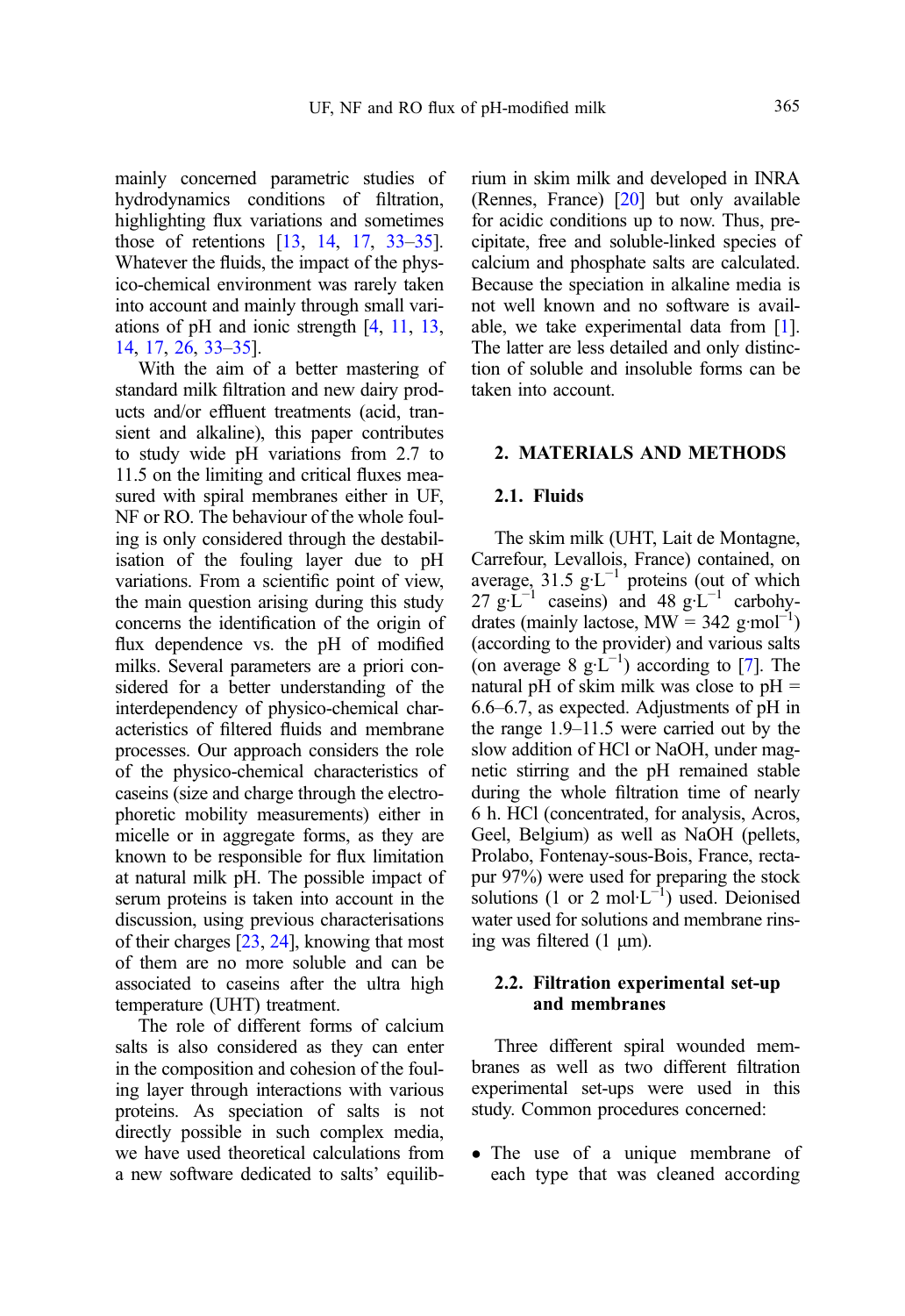to the appropriate procedure (see below) until recovery of the hydraulic resistance  $(R<sub>m</sub>$ , calculated from the wellknown Darcy's relationship) after each experiment. The accuracy on measured fluxes was  $\pm$  5%.

- The choice of a constant flow rate during the cross-flow filtration leading to a constant cross-flow velocity (v) depending on the membrane process (see below).
- The temperature was kept constant at  $25 \pm 2$  °C during filtration.
- All experiments were performed in batch mode with a volume reduction ratio (VRR) of 1 corresponding to a total recycling of both retentate and permeate in the feed tank.
- The increase in flux was gradually achieved by increasing the TMP in the appropriate range for each filtration type (see below).

#### 2.2.1. Spiral UF

The spiral UF membrane used in this study was made of polyethersulphone (PES, HFK-131 from Koch, Lyon, France,  $6.5 \text{ m}^2$ , molecular weight cut off  $(MWCO) = 5–10 \text{ kg} \cdot \text{mol}^{-1}$ ). The hydraulic resistance of the virgin membrane was  $R_{\rm m} = 2.1 \pm 0.3 \times 10^{13} \text{ m}^{-1}.$ 

The UF was performed on a pilot designed by TIA (Bollène, France) with 25 L of fluid being processed at each filtration. All the experiments were conducted at a constant flow rate of 10  $\text{m}^3 \cdot \text{h}^{-1}$  corresponding to an average cross-flow velocity  $(v)$ close to  $v = 0.3 \text{ m} \cdot \text{s}^{-1}$ . TMP increased from 1.2 to 5.2 bar with an accuracy of  $\pm$  0.1 bar.

#### 2.2.2. Spiral NF

The spiral NF membrane used in this study was made of polyamide (PA, Desal 5 DL from Osmonics, Delft, The Netherlands, 2.5 m<sup>2</sup>, MWCO = 150–300 g·mol<sup>-1</sup>,  $R_m$  =

 $6.5 \pm 0.3 \times 10^{13} \text{ m}^{-1}$ ). The NF was performed on a second pilot designed by TIA (Bollène, France) with 10 L of fluid processed at each filtration. All the experiments were conducted at a constant flow rate of 750 L·h<sup>-1</sup> corresponding to v close to 0.1 m·s−<sup>1</sup> . TMP increased from 5.0 to 25.0 bar with an accuracy of  $\pm$  0.5 bar.

#### 2.2.3. Spiral RO

The spiral RO membrane was a composite organic one (TFC HR from Koch, Lyon, France,  $2.5 \text{ m}^2$ , NaCl retention of 99.5%,  $R_{\rm m} = 27 \pm 2 \times 10^{13} \text{ m}^{-1}$ ). The RO was performed on the same pilot as NF at  $790 \text{ L} \cdot \text{h}^{-1}$  (v close to 0.1 m·s<sup>-1</sup>). TMP increased from 7.5 to 30.0 bar with an accuracy of  $\pm$  0.5 bar.

## 2.2.4. Irreversible fouling and cleaning

Part of the overall fouling is generated by a sub-layer strongly bounded to the membrane corresponding to the so-called irreversible fouling. Hydraulic resistance due to irreversible fouling established at limiting flux (Rirrev. limiting) was determined from water flux after the rinsing step following the "milk" filtration.  $R_{\text{irrev. limiting}}$  corresponds to the target value to remove during the cleaning step. Efficient cleaning steps depend on both membranes and modified skim milks. For membranes used in UF, NF and RO, similar cleanings were performed (50 °C, 1 h, VRR = 1) according to two different procedures depending on the pH of the modified milk.  $HNO<sub>3</sub>$  (pH 1.6) and an alkaline formulated detergent (P3- Ultrasil 10 at 0.4 wt.% pH 12.0, containing chelatant(s) and surfactant(s) provided by Ecolab, Issy-les-Moulineaux, France) were used as single step or in cascade.

The procedures were first established for UF membrane and then applied to NF and RO membranes with similar efficiency. The reversible part of fouling of spiral membranes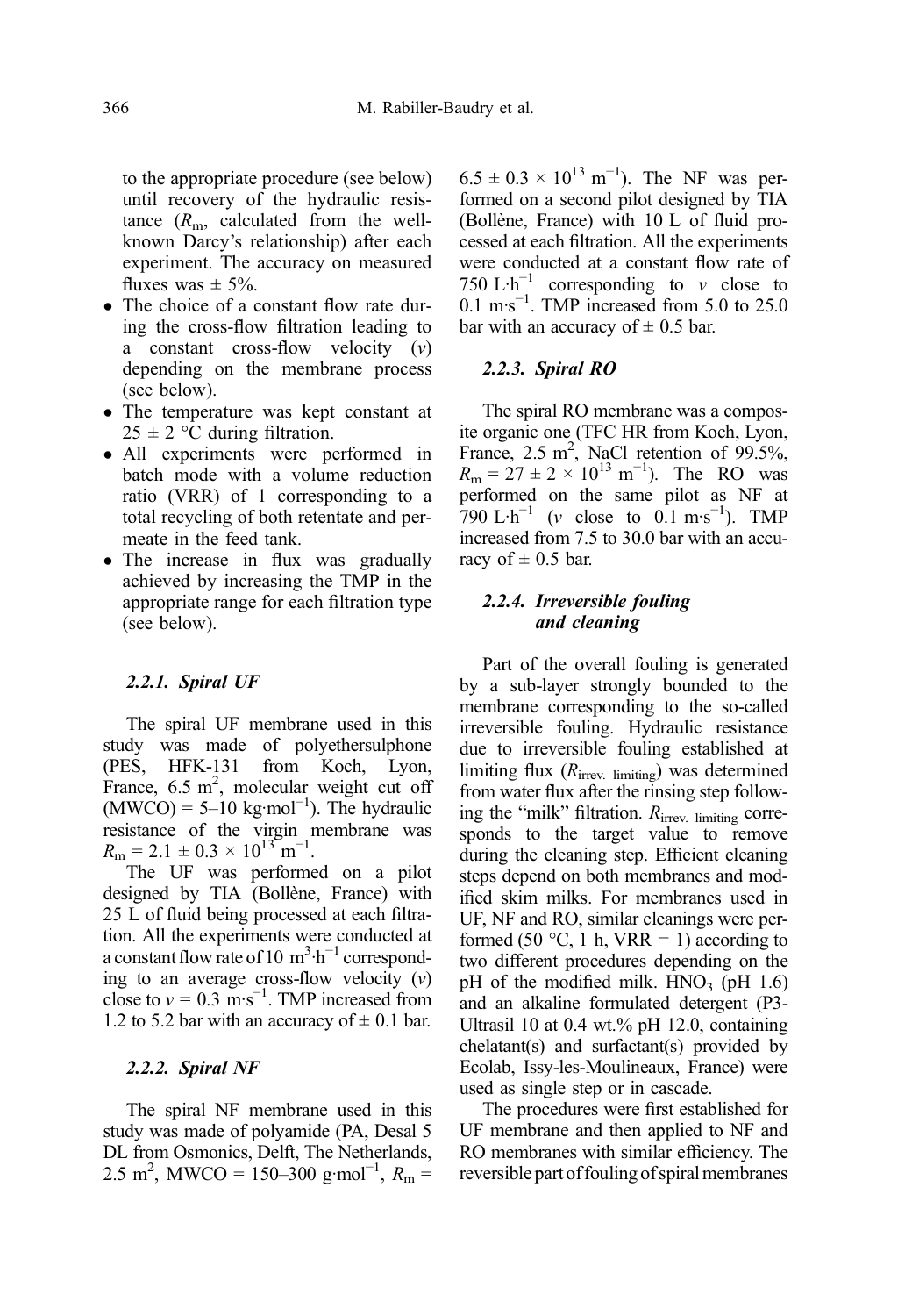in UF, NF and RO were first removed by water rinsing whatever the pH, before the chemical cleaning steps began.

- For  $pH > 5.0$ , UF, NF and RO spiral membranes were cleaned (50 °C, 1 h) with the alkaline formulated detergent. This procedure is efficient as more than 90% of initial flux is recovered whatever the membrane. This procedure was first established for UF membrane and proved to be efficient for more than 25 filtration cycles that alternated skim milk UF at natural pH and cleaning.
- For acidic pH between 3.0 and 4.7, the previous procedure was not efficient enough. So a cascade of acid and alkaline detergents was tested. Due to salts' presence in the irreversible fouling layer, the use of the acid step for solubilisation of minerals is needed. In order to avoid the precipitation of hydroxide in/on the membrane, we started with the acid step (HNO<sub>3</sub>, pH = 1.6, 50 °C, 1 h) prior to the alkaline, one described before.
- For pH close to 2.8, UF membranes were dramatically fouled. One acidic and five alkaline cleaning steps were needed to restore the membrane initial flux.

Thus, too acidic pH do not reveal to be compatible with sustainable requirements. Then, the following experiments were limited to  $pH \geq 3.7$ . Finally, taking into account the cleaning problematic leads to a limitation in the pH range of modified skim milk that can be acceptable for UF, NF and RO with organic membranes. A sustainable process only corresponds to the filtration of slightly acidic to neutral and alkaline pH, whatever the obtained retentions.

## 2.2.5. Limiting and critical flux determination

To determine both fluxes, UF, NF or RO of a given fluid was performed by



Figure 1. Experimental determination of critical and limiting fluxes in UF: a linear relationship was observed below the critical point  $(J_{critical}$  and TMP<sub>critical</sub>). Beyond the limiting pressure  $\text{(TMP}_{\text{limiting}})$  the constant flux corresponds to the limiting flux  $(J<sub>limiting</sub>)$  with TMP, transmembrane pressure and *J*, flux.

increasing step by step the TMP, with values depending on the membrane. Each increase of TMP was realised after reaching the plateau value of flux  $(J)$  for the previous TMP. Filtration for a given TMP was performed for about 30–100 min depending on the TMP. Typical plot of  $J$  at plateau value vs. TMP is shown in Figure 1. A linear relationship is observed below the critical point  $(J_{critical}$  and TMP<sub>critical</sub>) corresponding to critical conditions of filtration. Beyond the limiting pressure  $(TMP_{limiting})$ the flux does not change anymore and a constant maximal value corresponding to the limiting flux  $(J<sub>limiting</sub>)$  is reached. This procedure can be used only if the occurrence of an irreversible deposit at limiting flux had been previously checked. This can be done by a stepwise decrease in TMP from the limiting flux to a value lower than the critical flux. Occurrence of the critical flux is checked if a hysteresis is evidenced on the  $J$  vs. TMP graph due to an evolution of the irreversible fouling upon which the reversible fouling is built. According to Wu et al., classification [[32\]](#page-22-0) all experimental curves led to define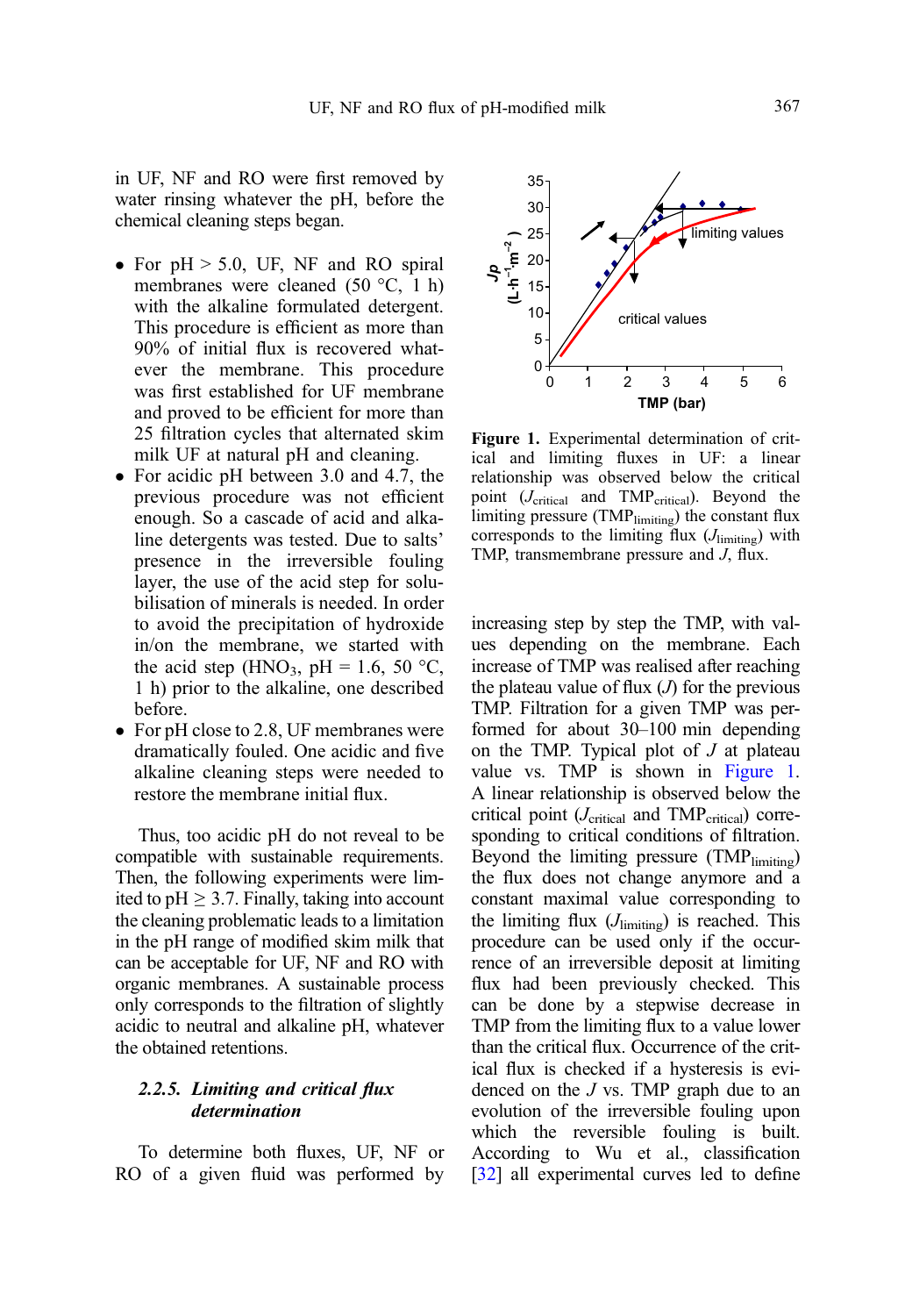"critical flux of weak form", meaning that the permeability (slope) in sub-critical conditions is always lower than the permeability to pure water, whatever the membrane process and pH. Limiting fluxes were determined with a precision close to 5% but critical fluxes were obtained by extrapolation of the  $J$  vs. TMP curve with a poorer precision close to 10%.

## 2.3. Physico-chemical characterisation of casein and aggregates

## 2.3.1. Size distribution of casein micelles and aggregates

The size distribution of particles and aggregates was first determined by laser light scattering (LLS), using a Mastersizer 2000 granulometer (Malvern Instruments, Worcestershire, UK) at two different wavelengths (He/Ne laser: 633 nm and electroluminescent diode: 466 nm) at room temperature. Five hundred microlitres of unfiltered modified skim milks were injected in the cell containing about 100 mL of Milli-Q water at 1500 rpm stirring at 25 °C. Refractive indexes were set at 1.34 and 1.59 for solution and particles, respectively.

## 2.3.2. Size and electrophoretic mobility of casein micelles and aggregates

Hydrodynamic particle diameters were measured by dynamic light scattering (DLS) on a Zetasizer 3000 HS (Malvern Instruments, Worcestershire, UK). Measurements were carried out at 90° scattering angle, 633 nm wavelength and 25 °C temperature. The refractive index solution was set at 1.341 and the viscosity of dispersive solution at  $1.02 \times 10^{-3}$  Pa·s. Diluted milks were 1.2 μm filtered prior to analysis, allowing characterisation of the smaller particles. An average size  $(Z_{\text{average}})$  from electrophoretic measurement (electrophoretic dynamic light scattering (EDLS), simultaneously measured as size from DLS) was also determined with an accuracy of  $\pm$  5 nm.

Electrophoretic mobility  $(\mu)$ , velocity to electric field ratio of casein micelles or aggregates) was also measured with a Zetasizer 3000 HS (Malvern Instruments, Worcestershire, UK) after 1.2 μm filtration. To discuss the change in casein charge with the pH, the zeta potential is commonly used [[6](#page-21-0), [21\]](#page-22-0). It is inferred from the measurement of  $\mu$  that is a proportional value. However, recent theoretical developments ([[30](#page-22-0)] and related papers) pointed out that a single zeta potential value is not so clearly defined for a porous particle, even if the charge exists. As casein micelles can be considered as porous particles, we select the experimental  $\mu$  value rather than a questionable inferred zeta potential.  $\mu$  was measured with an accuracy of  $0.4 \times 10^{-8}$  m<sup>2</sup> $\cdot$ V<sup>-1</sup> $\cdot$ s<sup>-1</sup> close to the isoelectric point and with a better accuracy of  $0.2 \times 10^{-8}$  m<sup>2</sup>⋅V<sup>-1</sup>⋅s<sup>-1</sup> for higher values.

For both size and  $\mu$  measurements, dilution of modified and unmodified skim milks was achieved with the respective aqueous phase (ultrafiltrate at the same pH) to avoid equilibrium displacement according to previously validated protocol ([\[26](#page-22-0)] and related papers).

#### 2.4. Chemical oxygen demand analysis

The chemical oxygen demand (COD) was measured with a 160 DCO kit (Macherey Nagel, Molsheim, France) with an accuracy better than 5% after appropriate dilution by water if necessary. Finally, accuracy on retentions, defined according to

$$
Retention of COD = 1 - \frac{pemaeate COD}{retentate COD}
$$
\n(1)

was lower than 10%.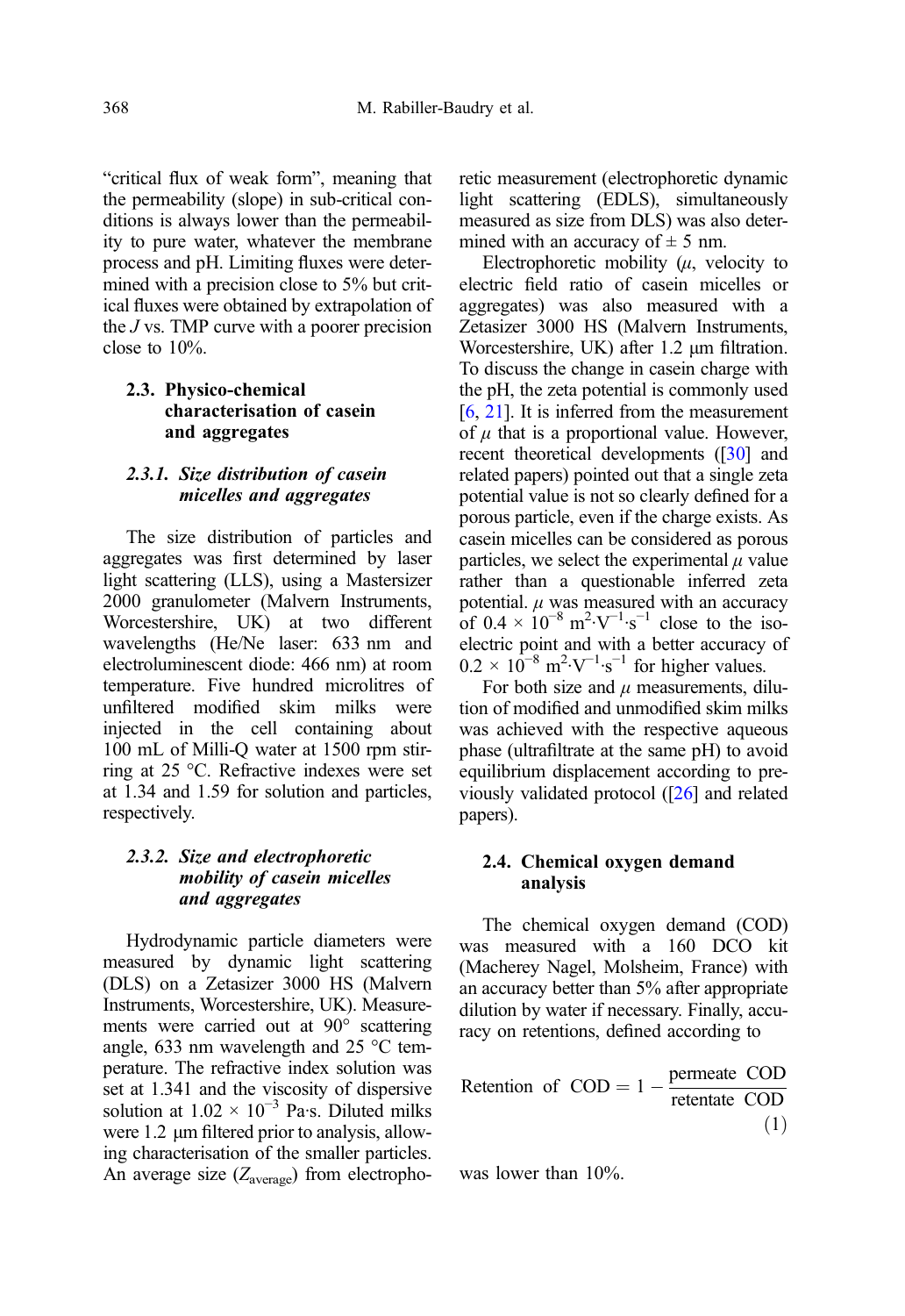Only modelling is possible to deal with the various forms of salts that cannot be measured. As a first attempt of correlation between fluxes and milk composition, we base our discussion on the available information on salt speciation over the wide pH range of this study, using skim milk composition. Several complementary (very heavy) analyses might be performed in order to evidence the exact composition of UHT milk salt fractions that could be slightly different from that of the un-treated skim milk.

## 2.5.1. Theoretical calculations in the acidic pH range

Theoretical calculations were made using a new software based on dissociation constants proposed by Mekmene et al. [[20](#page-22-0)] allowing the calculation of mineral distribution, in unmodified and modified skim milks, in various forms in the aqueous phase as minerals or linked to casein. Concentrations of ionic species, namely free, complexed (corresponding to soluble forms of calcium associated to phosphate, citrate and chloride) or precipitated forms (corresponding to nanoclusters of calcium phosphate included in casein micelles and not to free calcium phosphate precipitate in suspension in the aqueous phase), can be calculated according to the pH adjusted by HCl addition. In this study we mainly focus on calcium and phosphate soluble salts in the aqueous phase of milk. For calculation, selected concentrations are chosen as those of the average composition of skim milk: Ca, Mg, Na, K, inorganic phosphate and Cl as 30, 5, 22, 38, 21 and 27, respectively (in mmol $^{\circ}$ L<sup>-1</sup>). Caseins are taken at 25 g·L<sup>-1</sup> and their binding with Ca is based on phosphoserine and carboxylate sites of proteins. [Figure 2](#page-7-0) shows the predicted concentration for calcium in the pH range 2.0–6.7. The inorganic phosphate is fully soluble at a pH lower than 5.5 and then precipitates with calcium in the nanoclusters contributing to the casein micelles' or aggregates' cohesion. Three zones can be distinguished for calcium forms that are not linked to caseins:

(i)  $2.0 < pH < 3.0$ 

Two main forms exist, free  $(Ca^{2+})$  and complex ones, in a roughly constant amount with a free to complex forms ratio close to 2.

- (ii)  $3.5 < pH < 5.5$  $Ca<sup>2+</sup>$  amount decreases slightly with the pH and conversely complex forms increase until a free to complex forms ratio is close to 1.
- (iii)  $5.5 < pH < 6.7$ <br>Ca<sup>2+</sup> amount

amount decreases strongly with the pH and complex forms decreased slightly as calcium phosphate precipitate increases in the nanoclusters linked to caseins.

#### 2.5.2. In the alkaline pH range

At alkaline pH the release of calcium from caseins was observed during the destructuration of micelles connected to the progressive milk transparency increase. In the absence of proteins  $\tilde{C}a^{2+}$  would immediately enter in various possible combinations with phosphate, citrate and hydroxyl ions, possibly leading either to soluble or precipitated components. Among the latter are calcium phosphate and calcium hydroxide precipitates, calcium citrate and di-citrate complexes.

The presence of proteins in the aqueous phase strongly modifies this equilibrium, and no precipitate can be evidenced as proved by the milk transparency observation. A model of the complex evolution of salts and association with caseins was recently proposed [[1\]](#page-21-0). To summarise, one can consider in a first attempt that no more  $Ca^{2+}$  exists in the modified milks at alkaline pH and that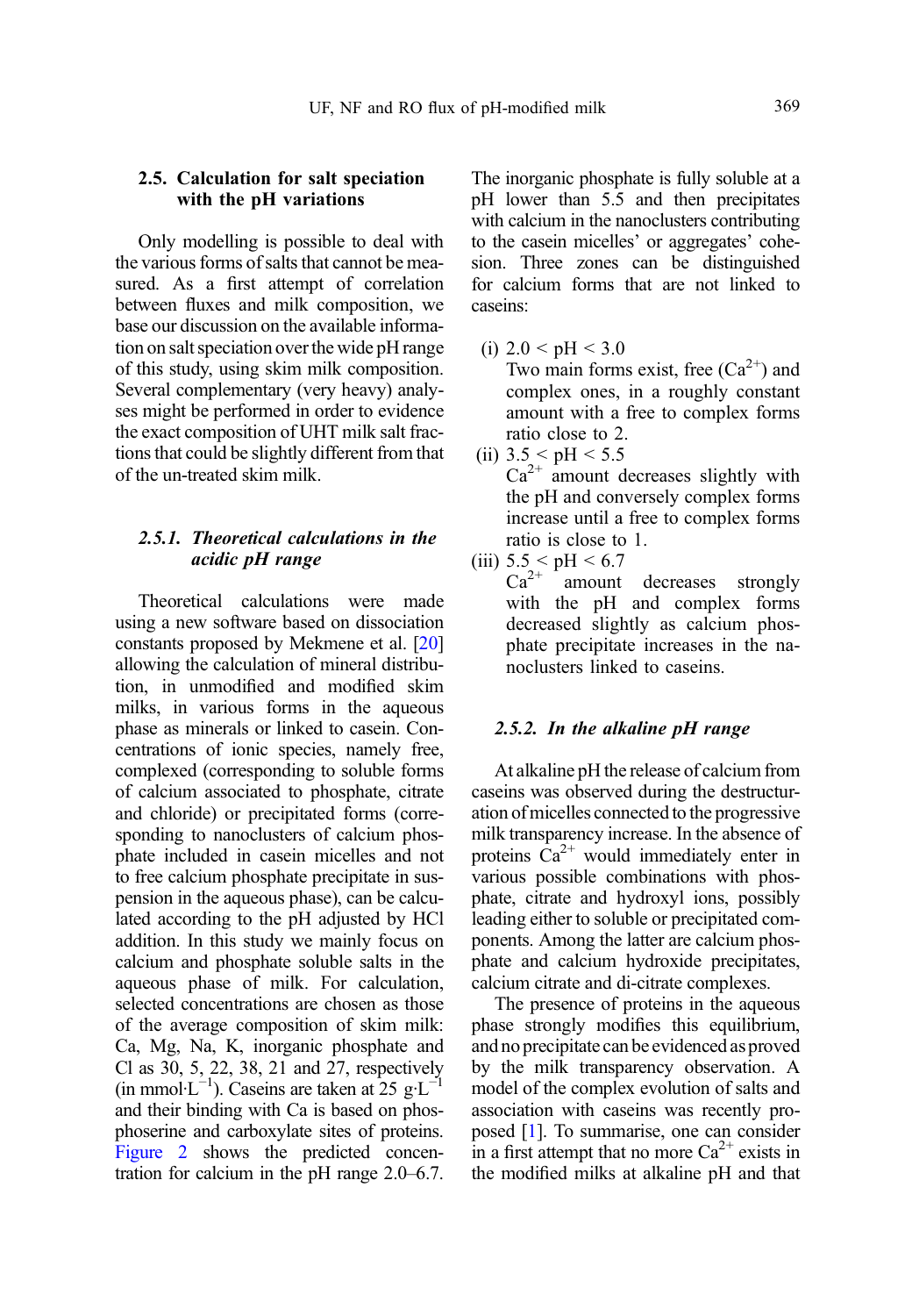<span id="page-7-0"></span>

Figure 2. Theoretical calculations on Ca and P of milk according to the software in the pH range  $2.0 - 6.7$ .

whole calcium is engaged in combinations either in complex soluble forms or with casein aggregates. The pH close to 9 appeared as a key point in this system, corresponding more or less to the end of the calcium leakage in the aqueous phase. Adapting experimental results of  $[1]$  $[1]$  for soluble and non-soluble forms of calcium, empirical correlations were established ([Fig. 3\)](#page-8-0) for further calculation of soluble forms (without description of various complexed forms) and associated with caseins for calcium and phosphate. At this time, it was not possible to enter in a more detailed speciation of soluble forms corresponding mainly to citrate and phosphate complexes.

## 3. RESULTS

## 3.1. Physico-chemical characterisation of caseins and casein aggregates

[Figure 4](#page-9-0) shows the size distribution of caseins and casein aggregates measured by LLS on modified milk without prior filtration of the sample. At natural pH of milk, particles of about 2.2 μm size probably correspond to residual fat particles in the UHT skim milk.

Size is then determined from DLS on 1.2 μm filtered milks. At natural pH of milk, casein micelles exhibit a size distribution between 20 and 700 nm (data not shown), in good agreement with the literature data, whatever the calculation mode or the technique itself [[4,](#page-21-0) [8,](#page-21-0) [15,](#page-21-0) [19,](#page-22-0) [29](#page-22-0)]. Zaverage (from EDLS) is found close to 210 nm, in good agreement with part of the literature data [[4](#page-21-0), [15,](#page-21-0) [19\]](#page-22-0) even if sometimes a value close to 100 nm has been reported ([\[8](#page-21-0)] and related papers) in good agreement with our own results from the mean size calculated on the particle number (calculation mode highlighting small particles); this is not contradictory with having an average size of different value. Decreasing the pH from 6.7 to 5.1, slight changes are evidenced in the size distribution but  $Z_{\text{average}}$  remains close to 210 nm. Increasing the pH from 6.7 to 11.0 induces the disappearance of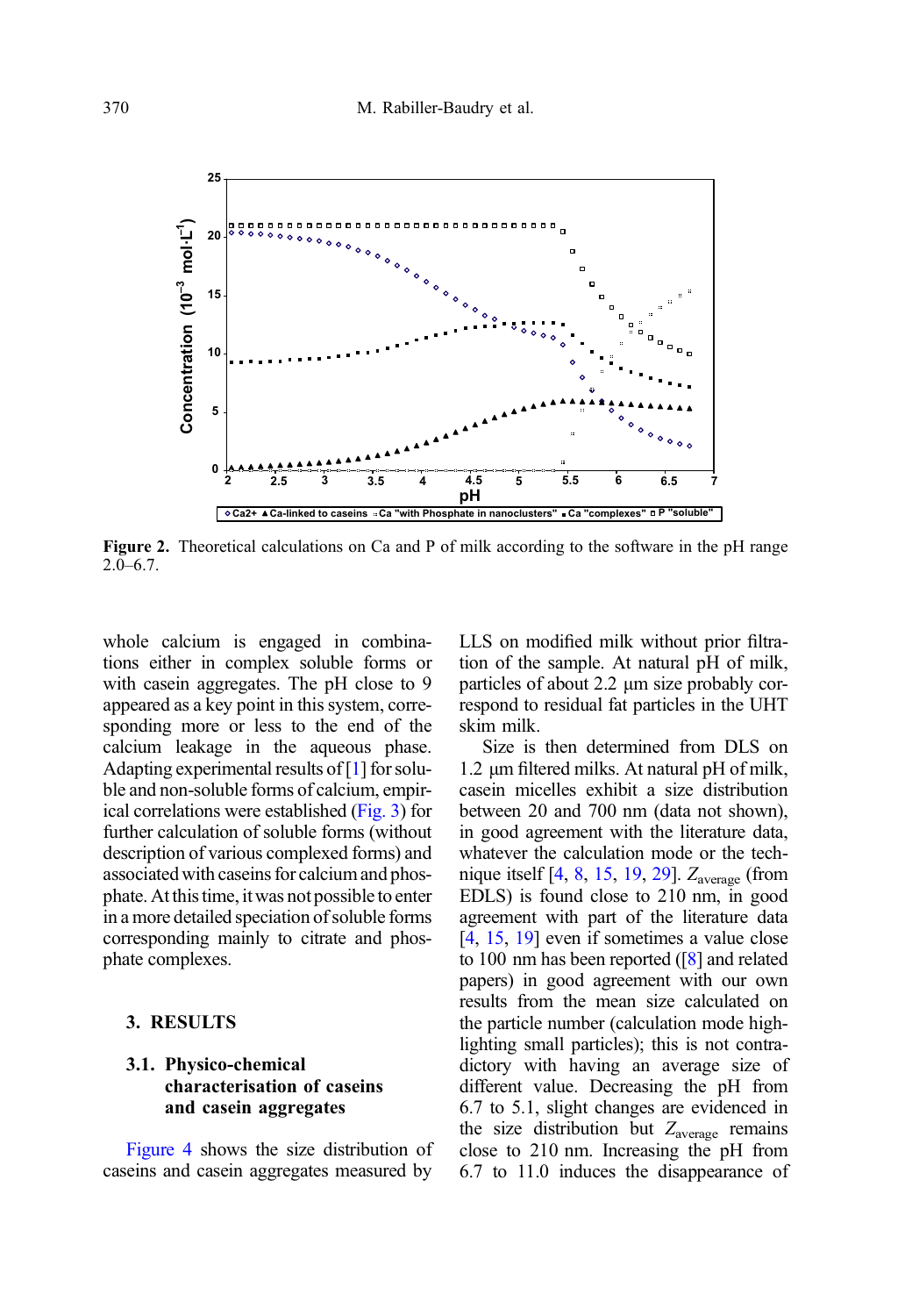<span id="page-8-0"></span>

**Figure 3.** Calcium (a) and inorganic phosphate (b) forms at alkaline pH adapted from  $[1] - (*)$  $[1] - (*)$  $[1] - (*)$ soluble form and  $($ ) linked to caseins.

native casein micelles and the appearance of aggregates, mainly of micrometre magnitude.  $Z_{\text{average}}$  of aggregates lower than 0.8 μm·s decreased first up to pH close to 9 and then increased ([Fig. 5\)](#page-10-0).

[Figure 6](#page-10-0) shows the variation in the electrophoretic mobility of particles made of caseins (and lower than 1.2 μm) vs. pH. As expected,  $\mu$  tends towards zero at pH 4.6, which corresponds to the casein isoelectric pH.  $\mu$  of smaller particles is not modified by pH increase up to 11.5, even if casein micelles are denatured and replaced by "casein aggregates".

As a conclusion for physico-chemical characterisations, it can be drawn that size and electrophoretic mobility are two independent and complementary characteristics

of particles made from caseins. As casein aggregates may vary quite strongly with pH, further discussion can be divided into three parts:

- (i) High acidic pH range  $(3.7 < pH < 4.7)$ The electrophoretic mobility is close to zero as caseins are at their isoelectric pH. They formed micrometric aggregates that precipitate. Such uncharged caseins are able to build up a deposit at the membrane wall during further UF, NF or RO.
- (ii) Low acidic pH range  $(5.1 < pH < 6.7)$ The electrophoretic mobility increases linearly with pH. The average diameter of caseins, whatever their forms, remains close to  $Z_{\text{average}} = 210 \text{ nm}$ .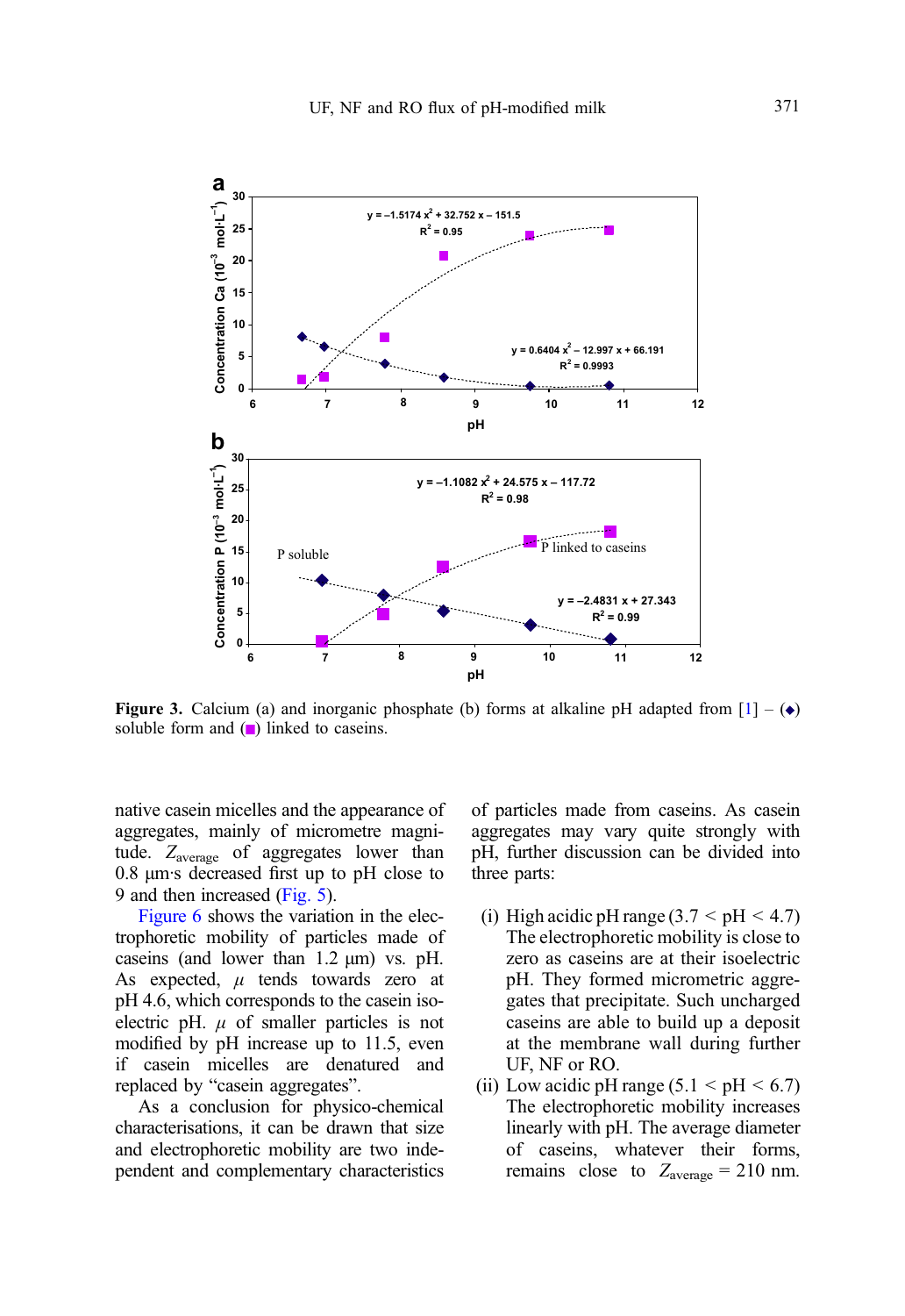<span id="page-9-0"></span>

Figure 4. Size distribution by LLS of particles of natural and modified skim milks in alkaline and in acidic pH range (for both, no filtration before measurements).

Accordingly, repulsive electrostatic interactions involving casein aggregates and charged membrane may occur. All the flux and retention variations observed during filtrations are then correlated with variations of the  $\mu$  as the average size is roughly constant.

(iii) Neutral to alkaline pH range  $(6.7 < pH < 11.0)$ The electrophoretic mobility is constant and equal to  $-1.9 \times 10^{-8} \text{ m}^2 \cdot \text{V}^{-1} \cdot \text{s}^{-1}$ .

A bimodal size distribution is evidenced, one centred around 2.4 μm and the other one around 80–250 nm. By increasing the pH, the smaller particles tend to disappear and a plateau minimum value is observed at pH close to 9. The smallest particles, native casein micelles  $(Z_{\text{average}})$ = 210 nm at natural milk pH), are progressively replaced by smaller aggregates up to  $Z_{\text{average}} = 90 \text{ nm}$  at pH 9. Then, the average size again increases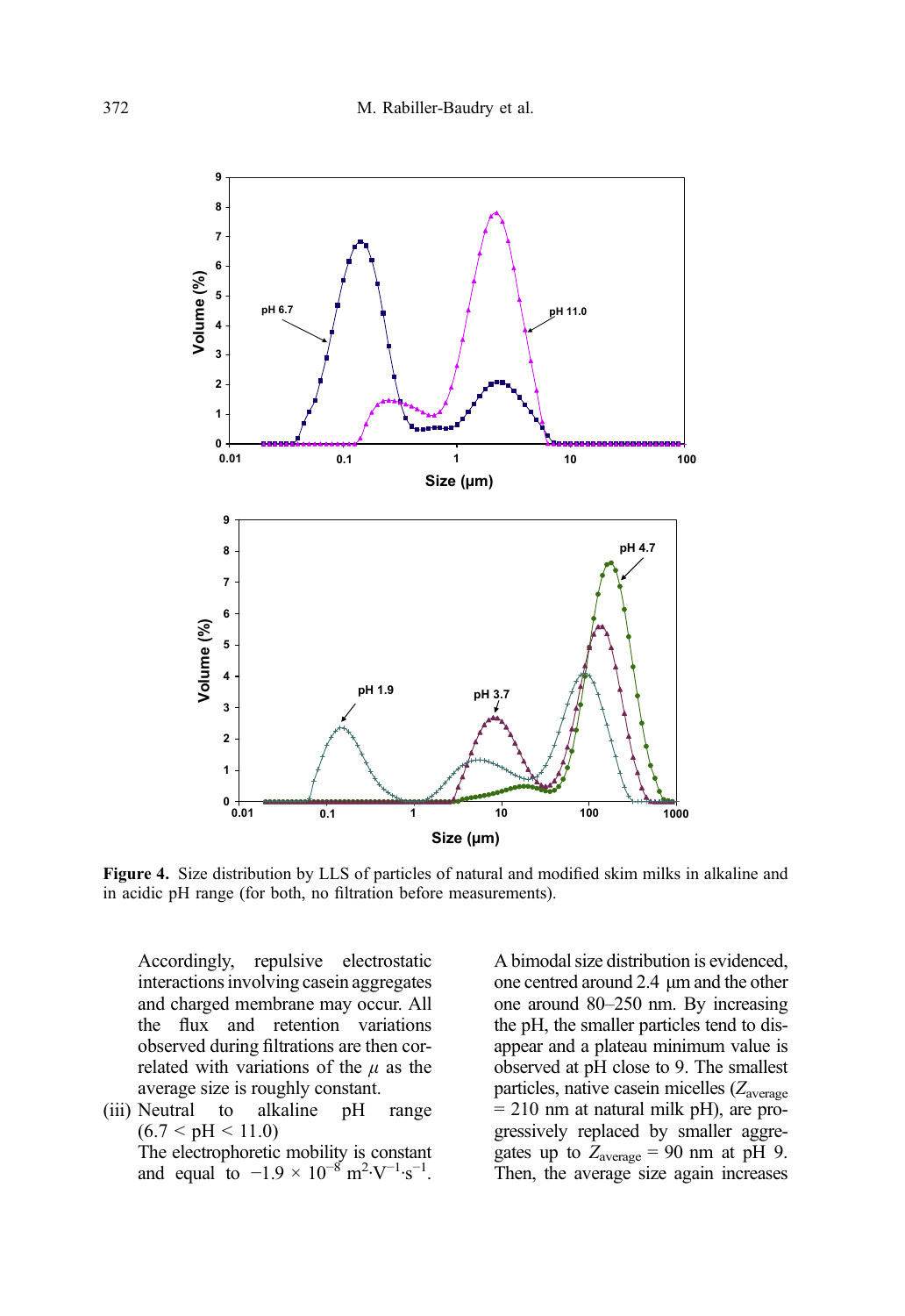<span id="page-10-0"></span>

Figure 5. Size of casein aggregates ( $Z_{\text{average}}$ ) vs. pH of modified skim milk (sample after 1.2 µm filtration).



Figure 6. Electrophoretic mobility (μ) of caseins whatever their forms vs. pH ( $\mu \pm 0.2 \times$  $10^{-8}$  m<sup>2</sup> $\cdot$ V<sup>-1</sup> $\cdot$ s<sup>-1</sup>).

up to  $Z_{\text{average}} = 150 \text{ nm}$  with increasing pH, with a concomitant calcium leakage from caseins up to pH 9. Secondly aggregation of smaller aggregates occurs, which may be due to the formation of new calcium phosphate bonds with

caseins. As the electrophoretic mobility is constant and highly negative, electrostatic interactions involving caseins are expected during filtration and may play a significant role in both flux and retention of charged solutes, whatever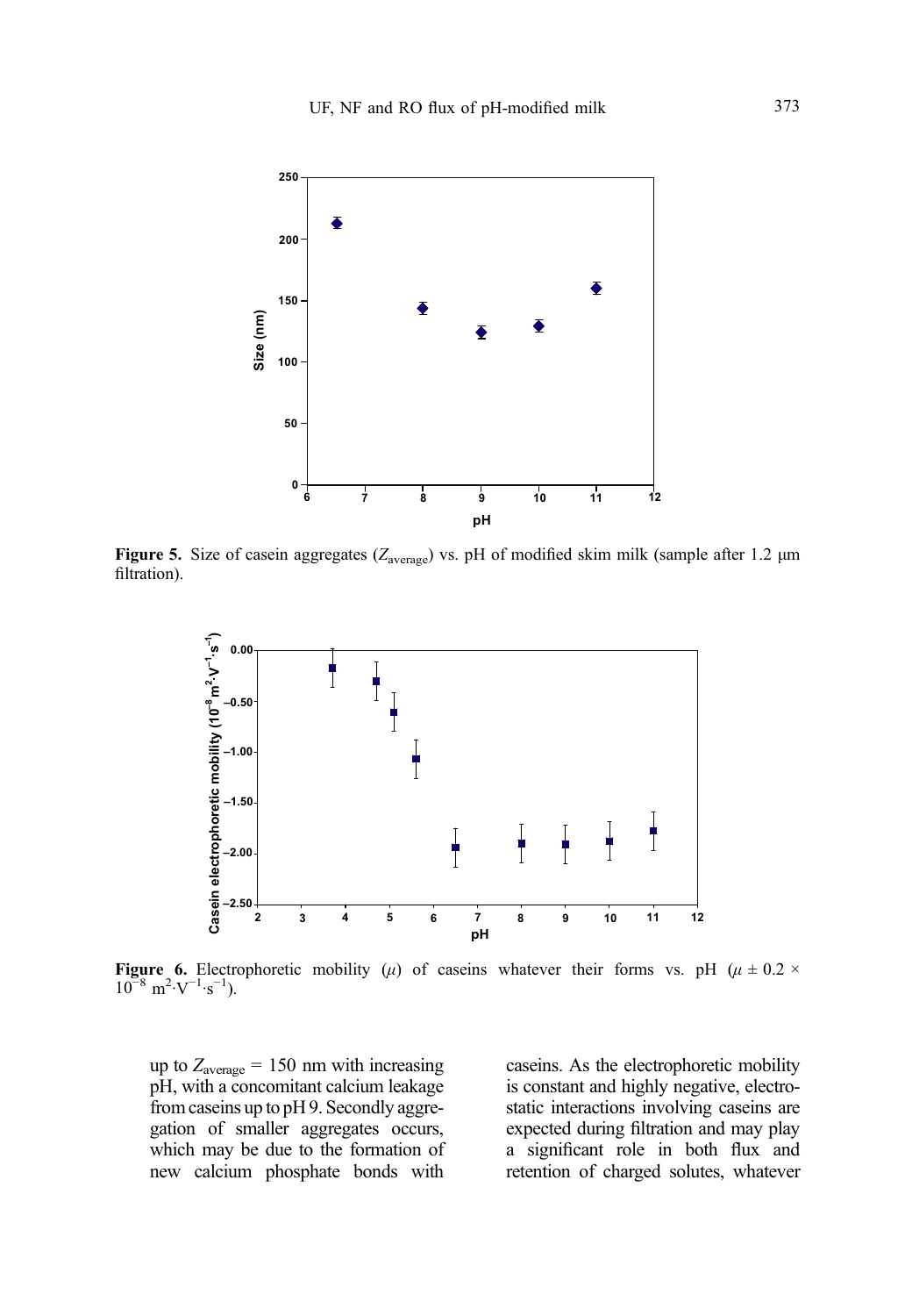the pH. So, all the flux and retention variations observed during UF, NF or RO at alkaline pH are then correlated to the casein sizes' variations.

## 3.2. Filtration of skim milks in the 3.7–11.5 pH range

## 3.2.1. Limiting and critical flux variations with pH

[Figure 7](#page-12-0) shows both critical and limiting fluxes vs. pH in UF, NF and RO. The limiting and critical fluxes behave similarly, whatever the considered membrane process, meaning that the behaviour is mainly monitored by the filtered fluid in comparison with the membrane type.

#### 3.2.2. Fouling

As it is the case for the fluxes, complex variations of the resistance due to the whole fouling at limiting flux (Rf) are observed with pH (data not shown). Whatever the pH, Rf is always lower than  $20 \times 10^{13}$  m<sup>-1</sup> in UF, whereas it ranges from  $60 \times 10^{13}$  to  $200 \times 10^{13}$  m<sup>-1</sup> in both NF and RO.

Resistance due to the irreversible part  $(R<sub>irrev. limiting</sub> only at limiting flux) is always$ lower than  $6 \times 10^{13}$  m<sup>-1</sup> in UF and lower than  $13 \times 10^{13}$  m<sup>-1</sup> in both NF and RO. Generally, the irreversible fouling in NF is intermediate between those of UF and RO [\(Fig. 8](#page-13-0)). Rirrev. limiting varies with pH in a nonpredictable linear way for both UF and RO. Further investigations are needed to understand the origin of this linear correlation. The increase in  $R_{\text{irrev.}$  limiting for pH lower than 5 may be related to the occurrence of mineral irreversible fouling at very low pH (see below).

## 3.2.3. Cleaning needs

Another approach to describe the fouling is to consider the needs for cleaning. For all pH and membranes, an alkaline cleaning step is needed, meaning that an organic irreversible fouling exists in UF, NF and RO.

The membrane resistance is recovered after the first alkaline cleaning step for all filtrations performed with milk whose pH > 5, meaning that mainly organic components are in the irreversible fouling in/on the membrane.

Our previous experiments on UF membrane cleaning fouled by skim milk at natural pH showed that no acid step is needed for a long-term use (more than 30 consecutive cycles of skim milk UF followed by an alkaline cleaning and already partial validation at industrial scale) [[9](#page-21-0)] that is fully coherent with the analysis of the irreversible fouling, evidencing only proteins on the membrane in this particular case [[3](#page-21-0), [22](#page-22-0), [27](#page-22-0)]. Further analysis of irreversible fouling of UF membranes fouled by pH modified skim milk in the range 5.0–6.7 would be done to confirm whether some small amount of inorganic components enter in the irreversible fouling or not. Whatever the conclusion, it is already shown that the alkaline cleaning step is efficient enough and that inorganic compounds could be present only in small quantities.

For UF, NF and RO filtrations performed with acid-modified milks, with pH lower than 5.0, the alkaline step is not sufficient and an acid one is needed to restore the membrane flux. This need clearly shows that minerals are in the irreversible fouling for such pH (the role of origin of minerals will be discussed in the following section).

## 3.2.4. Retention of COD

Retention of COD is measured at both limiting and critical fluxes for UF, NF and RO experiments. [Table I](#page-13-0) shows that retention is roughly independent of the flux. For effluents' treatment purpose, typical COD retentions are in good agreement with retentions observed for dairy effluents at natural pH [\[31](#page-22-0)]. Consequently, for effluent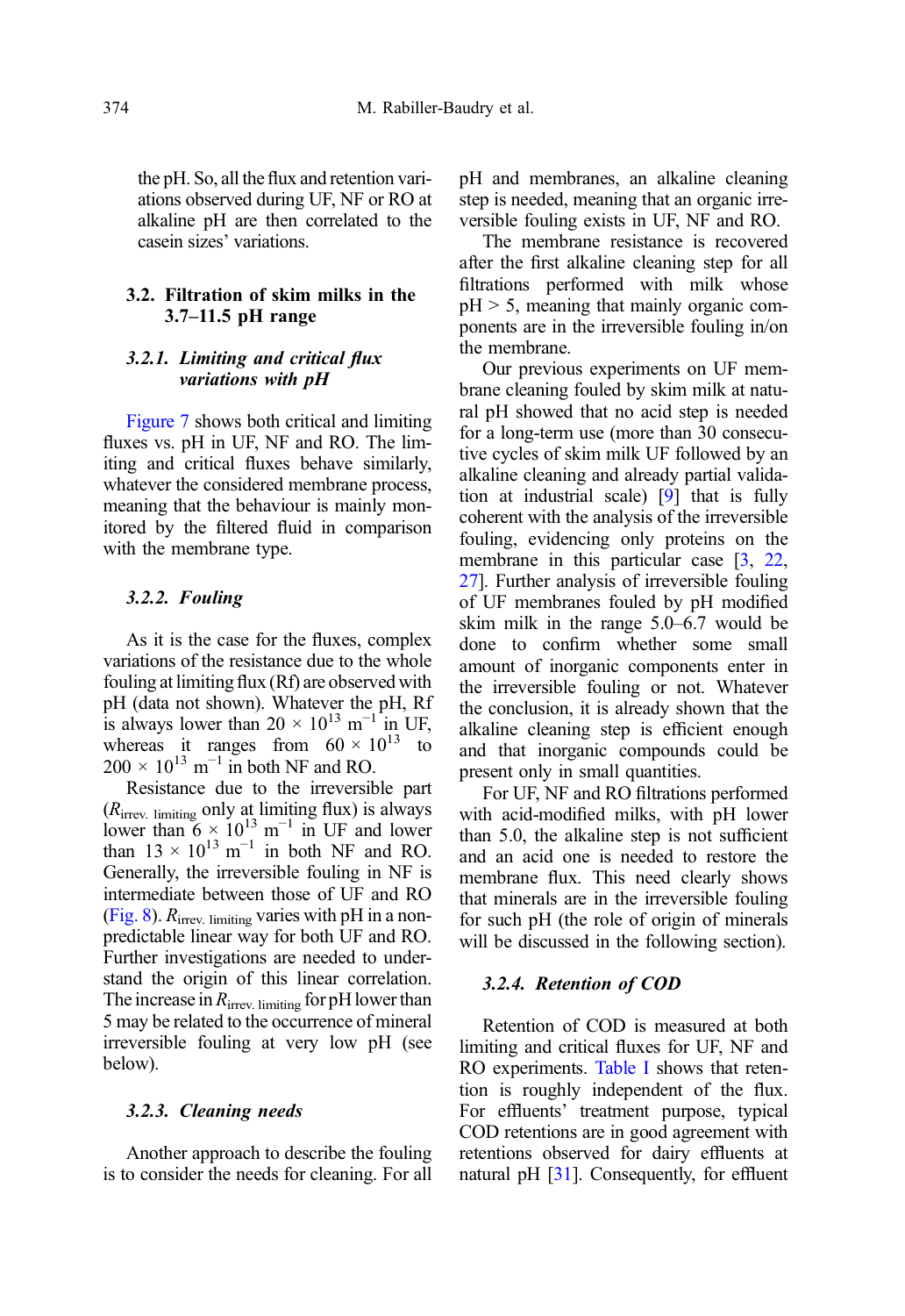<span id="page-12-0"></span>

Figure 7. Behaviour of critical and limiting fluxes with pH in UF, NF and RO of modified skim milk.

treatment, whatever the membrane process, it can be drawn that the productivity is mainly due to the flux mastering as the retentions are constant.

Considering that pH variation of milk induces ionic strength variation that might be greater than  $73 \times 10^{-3}$  mol·L<sup>-1</sup> (according to the software calculations the ionic strength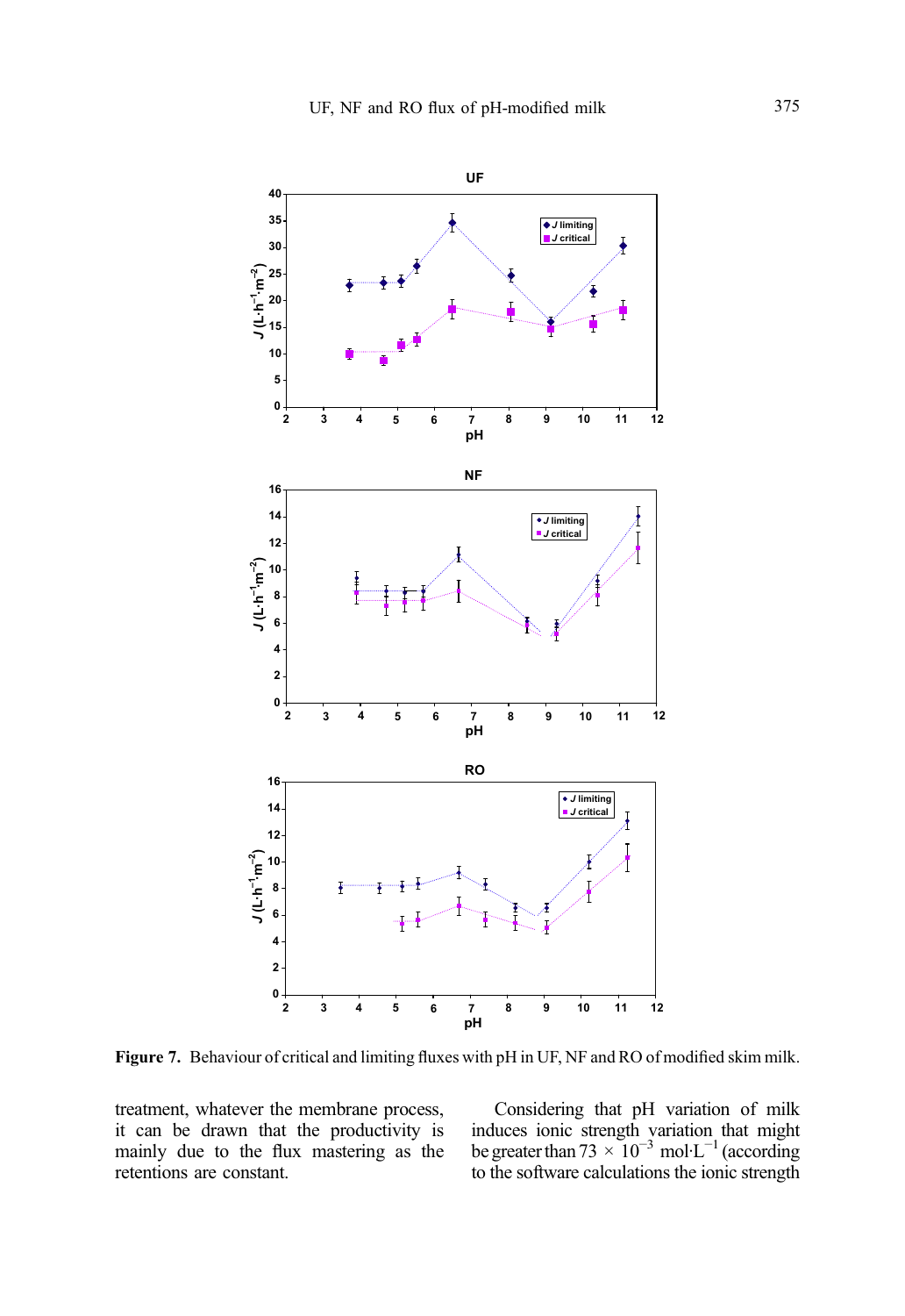<span id="page-13-0"></span>

Figure 8. Irreversible hydraulic resistance at limiting flux in UF  $(\blacksquare)$ , NF  $(\blacktriangle)$  and RO  $(\blacklozenge)$  vs. the pH of modified skim milk.

| <b>Table I.</b> COD retentions at limiting and critical |  |
|---------------------------------------------------------|--|
| fluxes during UF, NF and RO.                            |  |

| Retention<br>$(\%)$ | pH<br>range  | At limiting<br>flux | At critical<br>flux |
|---------------------|--------------|---------------------|---------------------|
| UF                  | $3.7 - 6.0$  | $56 \pm 6$          | $50 \pm 4$          |
| UF                  | $6.5 - 11.5$ | $54 \pm 4$          | $40 \pm 5$          |
| NF                  | $3.7 - 11.5$ | $99.2 \pm 0.8$      | $99.2 \pm 0.7$      |
| R <sub>O</sub>      | $3.7 - 11.5$ | > 99.9              | > 99.9              |

will be in the 151–73  $\times$  10<sup>-3</sup> mol·L<sup>-1</sup> range for pH from 2.0 to 6.7, respectively), the question arises "why the ionic strength modification does not affect the membrane performances?". A partial answer can be given looking at the components responsible for the COD, namely mainly proteins and lactose. Proteins are charged solutes for which an increase in the ionic strength might provoke a decrease in retention due to an increasing screening of charges. Experimentally, the observed retention is 100% in NF and RO as expected and greater than 90% in UF, whatever the pH. Due to the low cut-off of the UF membrane one can consider that retention mechanism is thus mainly due to size exclusion and that only a minor part of the retention can be modulated by the ionic strength. The main part of COD in permeate is due to lactose, an uncharged solute, the retention of which is thus independent of the ionic strength. This is confirmed by quantitative analyses not shown here.

#### 4. DISCUSSION

Here is a first attempt to propose possible physico-chemical origins of flux variations; their is a global approach common to UF, NF and RO in a wide pH range, since as already mentioned above, the filtered fluid characteristics are most reliable parameters to be taken into account.

## 4.1. Possible components of the whole fouling and their possible location

As a general approach, one can consider four types of components that could a priori be involved in the membrane fouling: caseins, serum proteins, lactose and minerals. According to the ability of components to cross the membrane towards the permeate, one can distinguish the ability to foul the membrane inside the pore or at the milk/ membrane interface or in the accumulated layer outside of the membrane.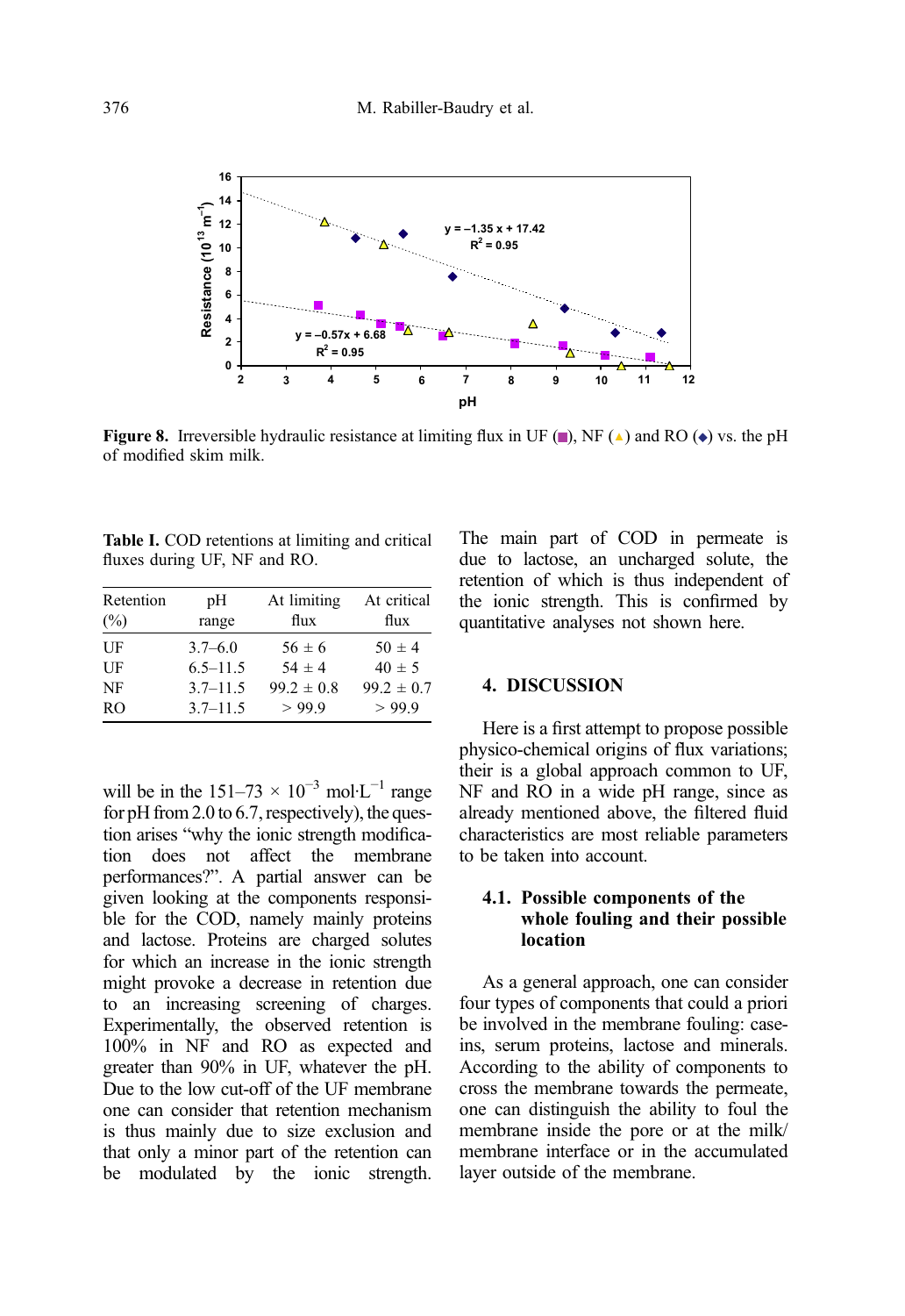#### 4.1.1. Small components as lactose and minerals

Lactose as well as minerals are able to cross the membranes, whatever their type, consequently, they would be able to participate in the internal as well as in the external fouling. As lactose is not a pH-dependent component, its role is not discussed here. As it is easy to solubilise in water, it was already proved that lactose does not enter in the composition of the irreversible fouling at natural pH of milk in UF [\[6](#page-21-0), [22](#page-22-0), [27](#page-22-0)]. For the mineral fraction of milk, the pH-dependent components mostly correspond to calcium and phosphate salts, the role of which will be discussed in the following section.

## 4.1.2. Caseins

Whatever the membrane process, caseins, either in micelles or in aggregated forms, cannot cross the membranes. Consequently, they can only contribute to the external fouling, meaning that they can be present in the accumulated layer or at the interface. Accordingly, their behaviour will be discussed according to a common approach for UF, NF and RO.

#### 4.1.3. Serum proteins

In NF and RO, proteins cannot cross the membrane and the corresponding fouling can only be on the membrane surface at the interface with milk or in the accumulated layer. UF is a different case, since at natural milk pH, only α-lactalbumin can permeate, as evidenced by reverse-phase HPLC (RP-HPLC) (data not shown). The irreversible fouling was previously studied by streaming potential measurements, both along the membrane surface and through the pores [\[25\]](#page-22-0). It was evidenced that the membrane isoelectric point (iep) of the surface moved towards the iep of β-lactoglobulin, whereas the membrane iep inside the pore is shifted towards that of the α-lactalbumin. Thus, one may think that internal fouling due to proteins corresponds to α-lactalbumin, whereas external fouling at the membrane interface is mainly made of β-lactoglobulin during UF of skim milk at natural pH.

Protein retention during UF is roughly constant and  $> 98\%$  when decreasing the pH of milk from 6.7 to 3.7, as evidenced by whole protein quantification performed by FTIR-ATR (data not shown). Therefore, only part of  $α$ -lactalbumin probably cross the membrane, whatever the pH and may constitute the internal fouling.

At alkaline pH in the range 8.0–11.0, protein retention during UF is roughly constant and close to 90%. The increase of proteins in the permeate is incompatible with only full α-lactalbumin transmission, meaning that other small denatured and soluble proteins are able to cross the membrane. Identification of these proteins has not been performed yet and numerous and delicate quantitative analyses would be necessary [\[28\]](#page-22-0) to be affirmative on this particular point. Consequently, the internal fouling can be modified, regardless of the natural pH of milk.

Finally, whatever the pH, serum protein fouling can form a priori on the UF membrane surface, at the interface as well as in the pores but the composition would be modified according to the pH range: an acidic to neutral one and an alkaline one.

## 4.2. Possible impact of proteins on fluxes

As explained before, variations of caseins properties can only modify the accumulated layer.

## 4.2.1. Role of charge in the 5.1–6.7 pH range

In the 5.1–6.7 pH range, casein average size  $(Z_{\text{average}})$  is constant, whereas the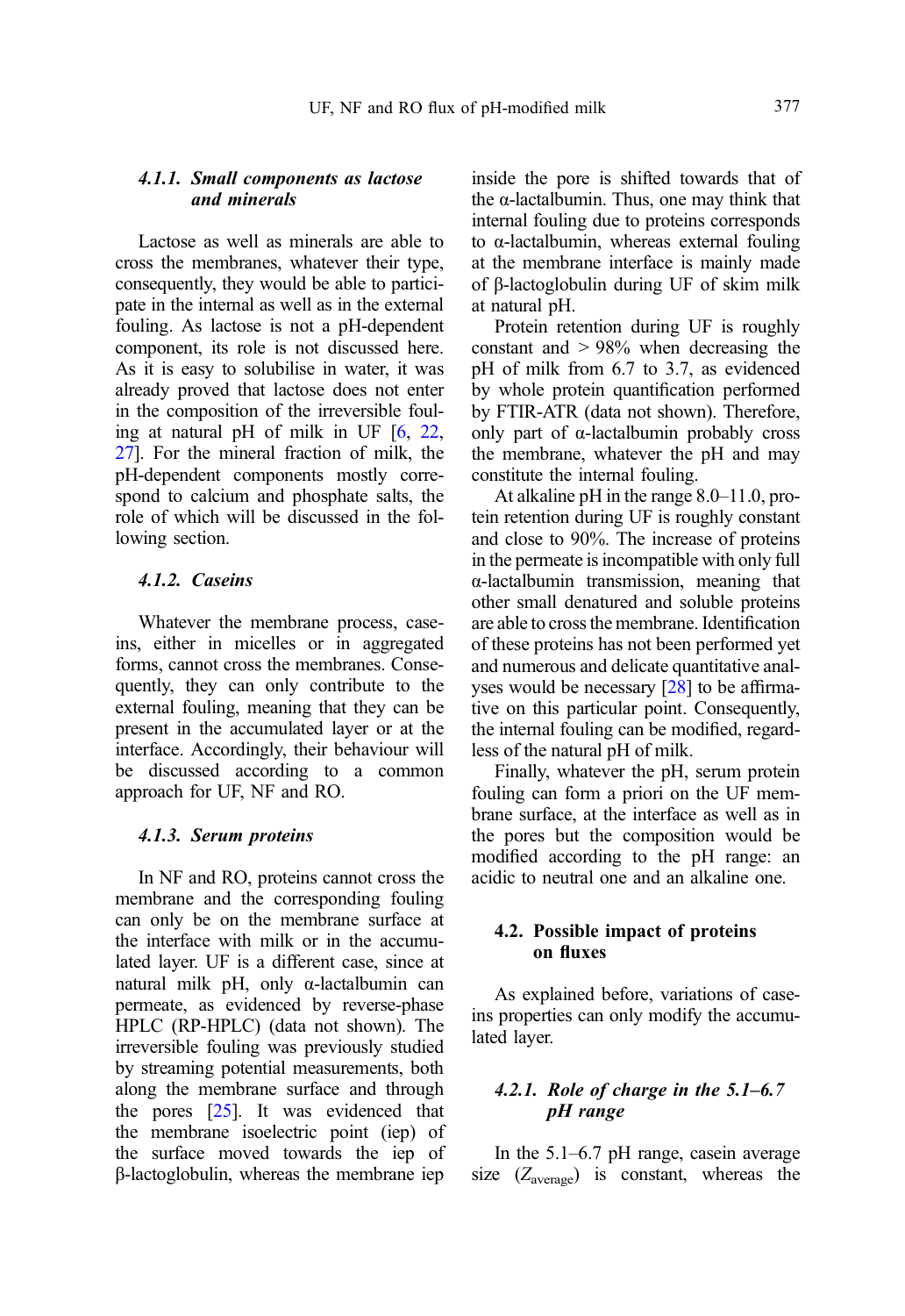charge significantly varies as evidenced by  $\mu$  variations. Limiting and critical fluxes are plotted against those of casein aggregates in this pH range ([Fig. 9](#page-16-0)).

In UF, both fluxes vary linearly with casein electrophoretic mobility. The fluxes are high when the absolute value of  $\mu$  is high, meaning that repulsive electrostatic interactions, involving caseins (whatever their forms), may be involved in the flux variations. Of course, the free casein aggregates, in suspension in the aqueous phase, do not correspond directly to the fouling at the membrane wall, but they can govern the cohesion of a more or less compact layer that regulates fluxes. For comparison, limiting fluxes of a UF zirconia membrane (with a MWCO of 10 kg·mol<sup>-1</sup>, M5 Carbosep, Orelis, Miribel, France) adapted from [\[26](#page-22-0)] are reported in [Figure 9](#page-16-0). Looking at the  $J_{\text{limiting}}$  vs.  $\mu$  graph for both UF organic and inorganic membranes, it appears that the slope is independent of the membrane material with similar cut-off or pore size.

Looking at the plot of both limiting and critical fluxes vs. casein electrophoretic mobility for NF and RO, it appears that the slope is roughly zero, highlighting that the fluxes' dependency on electrostatic interactions is much more important for a membrane with larger pores (UF) than for a membrane with smaller pores and dense membrane (NF and RO).

A question that arises is then "even if the accumulated layer provokes a flux limitation, is the difference in flux variation with pH really due to the accumulated layer or to the internal fouling occurring in UF and not in NF and RO?".

The linear decrease of flux can be explained taking into account the internal fouling of the membrane by salts: one can assume that when the pH increases from 5.0 to 6.7, the free calcium decreases in milk, leading to a decrease in the internal fouling due to calcium. This is in good agreement with the occurrence of a more or less important mineral irreversible fouling due to calcium with pH (see below). Such a phenomenon can occur in UF, NF and RO since small ions are able to enter the three membrane types. According to an important difference in the slopes of  $J$  vs. pH, it is not possible to attest that salts present in the internal fouling solely contribute to flux variations.

An important difference between the three membranes can be related to α-lactalbumin internal fouling (perhaps not native here, see below), which can enter in the UF membrane but cannot do so in NF and RO membranes.

Thus, caseins, whatever their form, can be only partly responsible for flux variations.

## 4.2.2. Role of casein size in the 6.7–11.0 pH range

For  $pH > 6.7$ , the charge of casein aggregates is high and constant, meaning that electrostatic interactions can be involved in the fouling layer cohesion. Roughly the size of the particles increases progressively in this pH range up to 2.2 μm, but the average behaviour of the smaller particles is quite complicated ([Fig. 5](#page-10-0)). Looking at the size evolution of the smaller particles in the filtration media ([Fig. 5\)](#page-10-0) and the flux behaviour in this pH range ([Fig. 7](#page-12-0)), it is clear that flux increase is related to size increase in the smaller particles, even if they are the minor part and whatever the filtration process. So, the cohesion of the fouling layer is partly controlled by the size of particles entering in its composition: bigger particles favour higher and less cohesive fouling deposit, and thus higher fluxes contrary to smaller particles. Once again, slopes of  $J$  vs. pH in this range are low in NF and RO compared to UF, meaning that only part of the accumulated layer can be responsible for flux variation and that other components of milk play a role.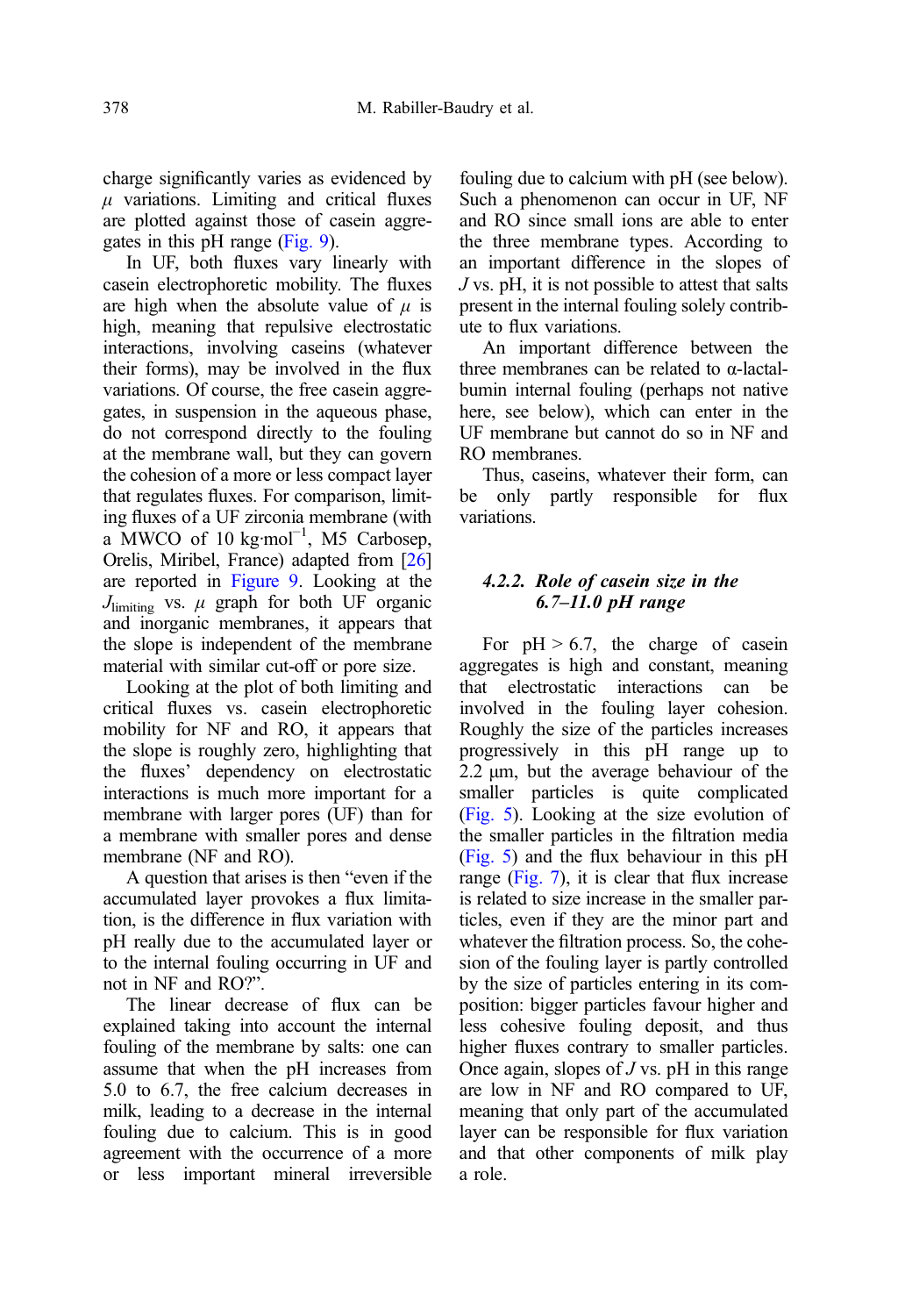<span id="page-16-0"></span>

Figure 9. Correlation between limiting flux and critical flux and casein electrophoretic mobility for different membrane types in the pH range 5.1–6.7. The results for zirconia UF membrane are adapted from [\[26](#page-22-0)].

## 4.2.3. Possible impact of serum proteins on fluxes in the 4.6–6.7 pH range

Electrophoretic mobility of native α-lactalbumin and β-lactoglobulin was theoretically determined from their primary sequence and then measured at pH 7 by capillary electrophoresis in previous studies [[23](#page-22-0), [24](#page-22-0)]. These studies concluded that theoretical values are not correct in the case of serum protein behaviour at pH 7 in borate as well as in phosphate buffer, including ionic strength effects in the  $10-200 \times 10^{-3}$  mol·L<sup>-1</sup> range.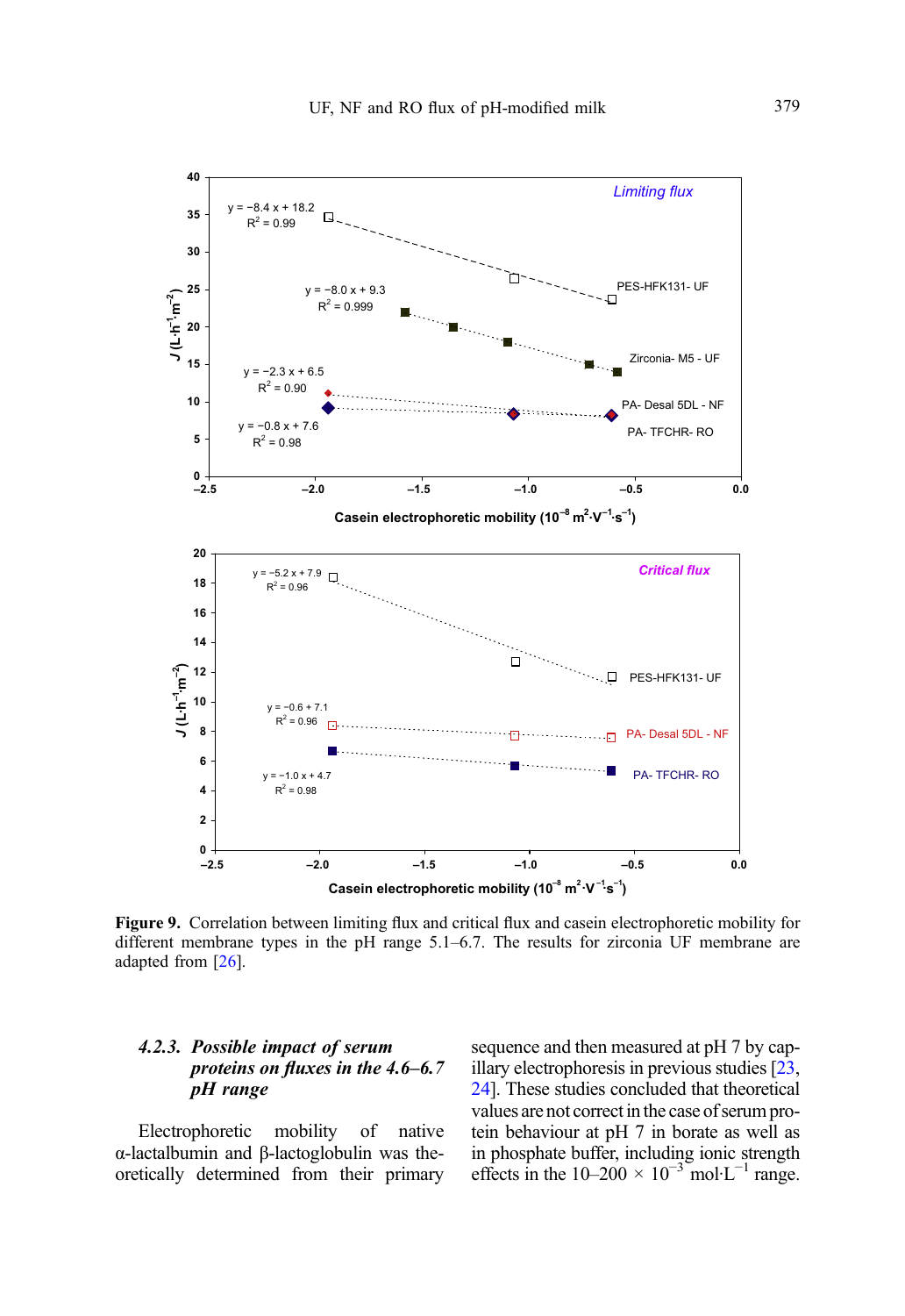Nevertheless, experimental mobility of<br> $-1.1 \times 10^{-8}$  m<sup>2</sup>·V<sup>-1</sup>·s<sup>-1</sup> for a-lactal- $-1.1 \times 10^{-8} \text{ m}^2 \cdot \text{V}^{-1} \cdot \text{s}^{-1}$  for  $\alpha$ -lactalbumin and  $-1.6 \times 10^{-8} \text{ m}^2 \cdot \text{V}^{-1} \cdot \text{s}^{-1}$  and  $-1.5 \times 10^{-8}$  m<sup>2</sup> $\cdot$ V<sup>-1</sup> $\cdot$ s<sup>-1</sup> was measured for the A and B variants of β-lactoglobulin, respectively. Knowing the isoelectric point of each protein, 4.2–4.5 and 5.1 for α-lactalbumin and β-lactoglobulin, respectively, it can be concluded that the electrophoretic mobility should be zero at such pH. Thus when decreasing the pH from 6.7 to 4.6, the electrophoretic mobility of α-lactalbumin would increase from about  $-1.1 \times 10^{-8} \text{ m}^2 \cdot \text{V}^{-1} \cdot \text{s}^{-1}$  to 0. Similarly,  $\mu$  would increase from about  $-1.5 \times 10^{-8}$  m<sup>2</sup> $\cdot$ V<sup>-1</sup> $\cdot$ s<sup>-1</sup> to 0 for β-lactoglobulin in the same pH range. These  $\mu$  variations as well as the order of magnitude of the electrophoretic mobility of serum proteins are close to those determined here for caseins. Thus, when filtering un-treated skim milk it will be difficult to infer whether flux differences with pH are due to caseins and casein aggregates and/or serum proteins. Moreover, as serum proteins are partly denatured in UHT skim milk, discussion about their respective impact on fluxes is of course limited. Nevertheless, it can be assumed that effect of charges of serum protein on flux behaviour might be superimposed to that of caseins, if any. Thus, the role of α-lactalbumin as an internal foulant of the UF membrane proposed in the previous section would be in good agreement with such considerations.

## 4.3. Possible impact of minerals on fluxes

Minerals can a priori participate in the whole fouling, whatever its location for UF, NF and RO membranes. Empirical correlations between the limiting flux observed in UF and different forms of both calcium and phosphate are suggested and shown in the following section. As flux variations are significantly different mainly for  $pH > 9$ , only conclusions at very alkaline pH can be extrapolated as well in NF and  $\overline{R}$ O.

#### 4.3.1. Neutral to acidic pH

For pH lower than 7.0, empirical linear correlations can be found between limiting flux in UF and soluble calcium concentration ([Fig. 10\)](#page-18-0). The higher the soluble calcium, the lower the limiting flux. Similar trends are evidenced with phosphate ([Fig. 10](#page-18-0)). Precipitates of calcium phosphate in the form of nanoclusters embedded in casein aggregates do not increase the overall fouling contrary to soluble calcium that favours in-situ fouling of membrane. Thus, it can be drawn that soluble calcium acts as a promoter of inorganic fouling in/on the membrane during filtration. In order to clarify the role of various forms of the soluble calcium fraction on the membrane fouling, empirical linear correlations are found mainly with  $Ca^{2+}$  ([Fig. 11\)](#page-19-0) and to a less extent for complexed forms.

## 4.3.2. Alkaline pH

Roughly linear correlations between UF limiting flux and calcium forms either soluble or associated to caseins, are obtained in different regions of the alkaline pH range ([Fig. 12\)](#page-19-0). This suggests a role of soluble calcium ions in the overall fouling, then according to the pH, a role of casein aggregates containing calcium and phosphate in association. For pH lower than 8.2, where soluble calcium (only complexed forms) is predominant, the higher the soluble calcium, the lower the limiting flux, highlighting that soluble complexes do not limit fluxes. For  $pH > 8.2$ , where calcium and phosphate, associated to casein aggregates, are predominant, the higher fluxes are related to the higher content of associated ions, with probably a similar role as the nanoclusters in casein aggregates at acidic pH. A more detailed explanation based on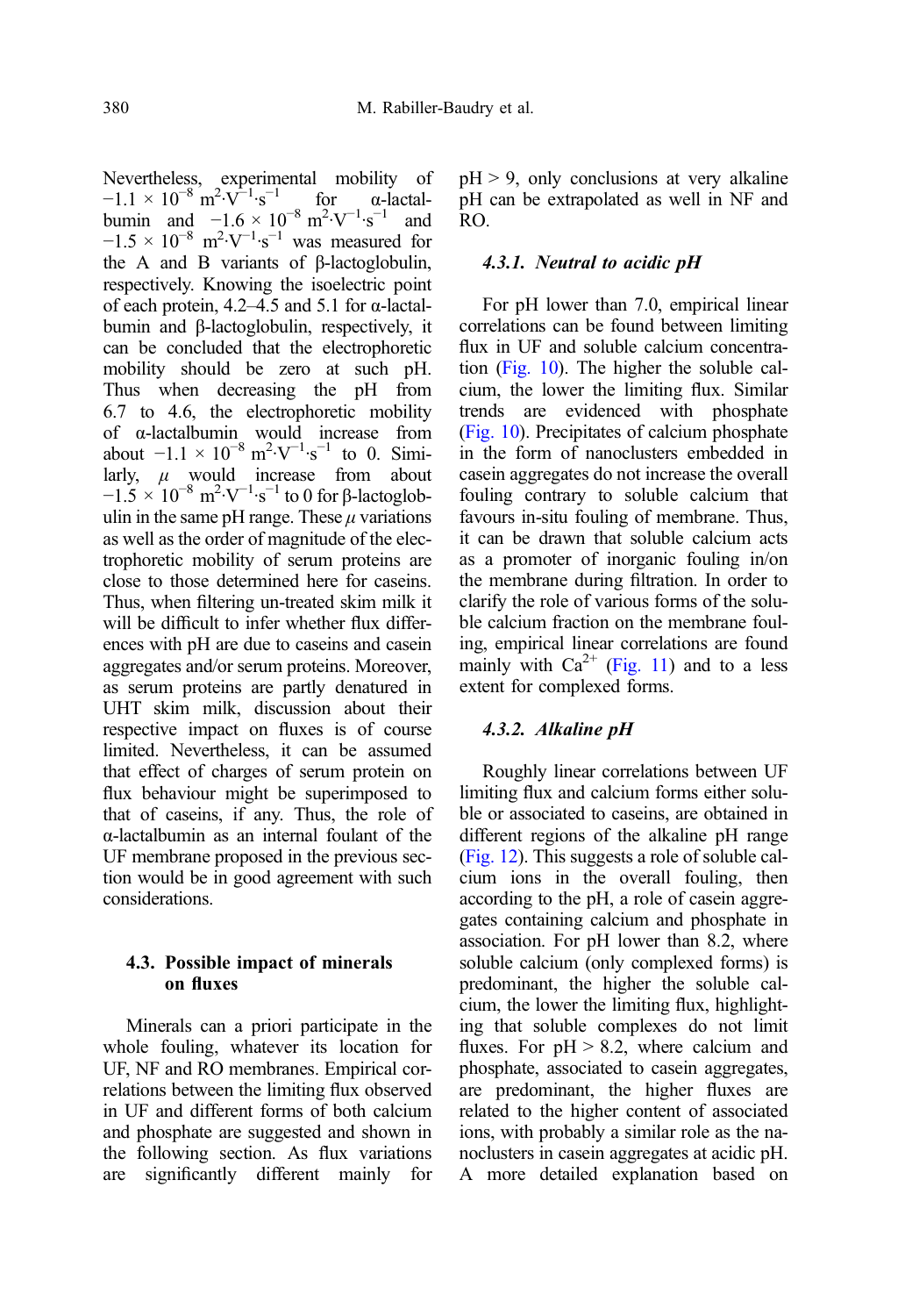<span id="page-18-0"></span>

Figure 10. Empirical correlation between theoretical Ca (a) and P (b) concentrations in various forms and limiting flux in UF for pH lower than 7.0.

calcium complex forms cannot be proposed as the respective amounts of these complexes are not available at that time.

## 4.3.3. Conclusion on whole fouling and minerals

As a conclusion, all these empirical correlations suggest that calcium salts play a role in the overall fouling, both in soluble forms and those associated to casein aggregates, in addition to the impact of the casein aggregates themselves and to that of α-lactalbumin in UF. Similar conclusions can be drawn for NF and RO, except for α-lactalbumin. Further investigations are needed for a better understanding of the whole phenomenon and the origin of variation of cohesion of casein aggregates must be studied looking at the role of associated calcium and phosphate either in nanoclusters at acidic pH or in associated forms that have to be quantified at alkaline pH.

## 4.3.4. Irreversible fouling at limiting flux and consequence on cleaning

For pH lower than 5.0 [\(Figs. 2](#page-7-0) and [7](#page-12-0)), when considering the requirement of an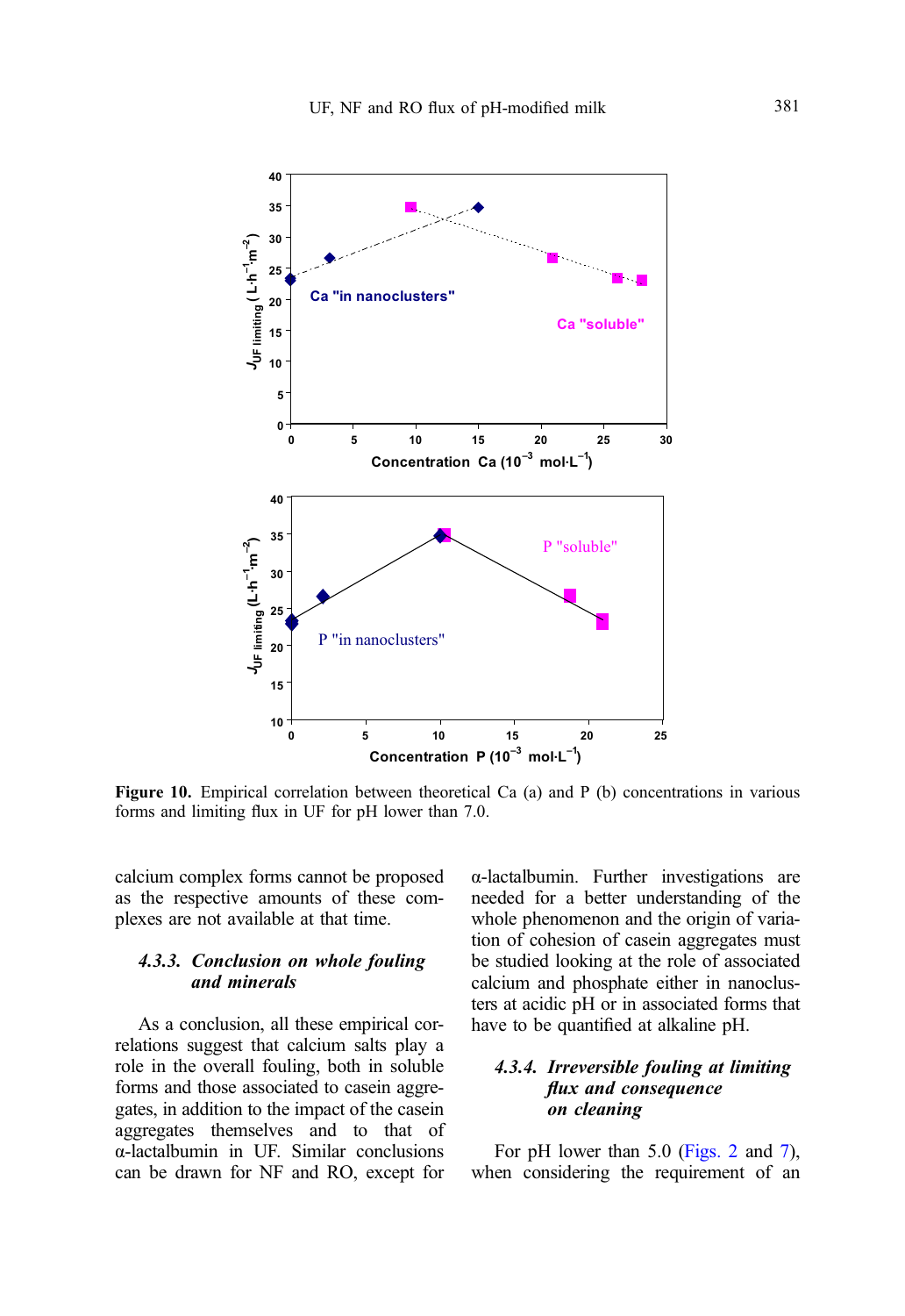<span id="page-19-0"></span>

Figure 11. Empirical correlations between limiting flux in UF and theoretical calcium concentration in various soluble forms for pH lower than 7.0.



Figure 12. Empirical correlation between soluble calcium and calcium associate phosphate in casein aggregates with the limiting flux in UF in the pH range 6.7–11.5.

acid step during membrane cleaning, it indirectly highlights the presence of an irreversible fouling due to inorganic components. When pH increases from 3.7 to  $\bar{5.0}$ , the Ca<sup>2+</sup> amount in modified milk strongly decreases and the acid cleaning step is always needed. So, it can be deduced that  $Ca^{2+}$  amount is related to

severe inorganic irreversible fouling in/on organic membrane, whatever the technique (UF, NF and RO) and the organic active layer of either PES (UF) or various PA (NF and RO).

Considering the cleaning needs for filtration of unmodified and alkaline modified milks, we have observed that no acid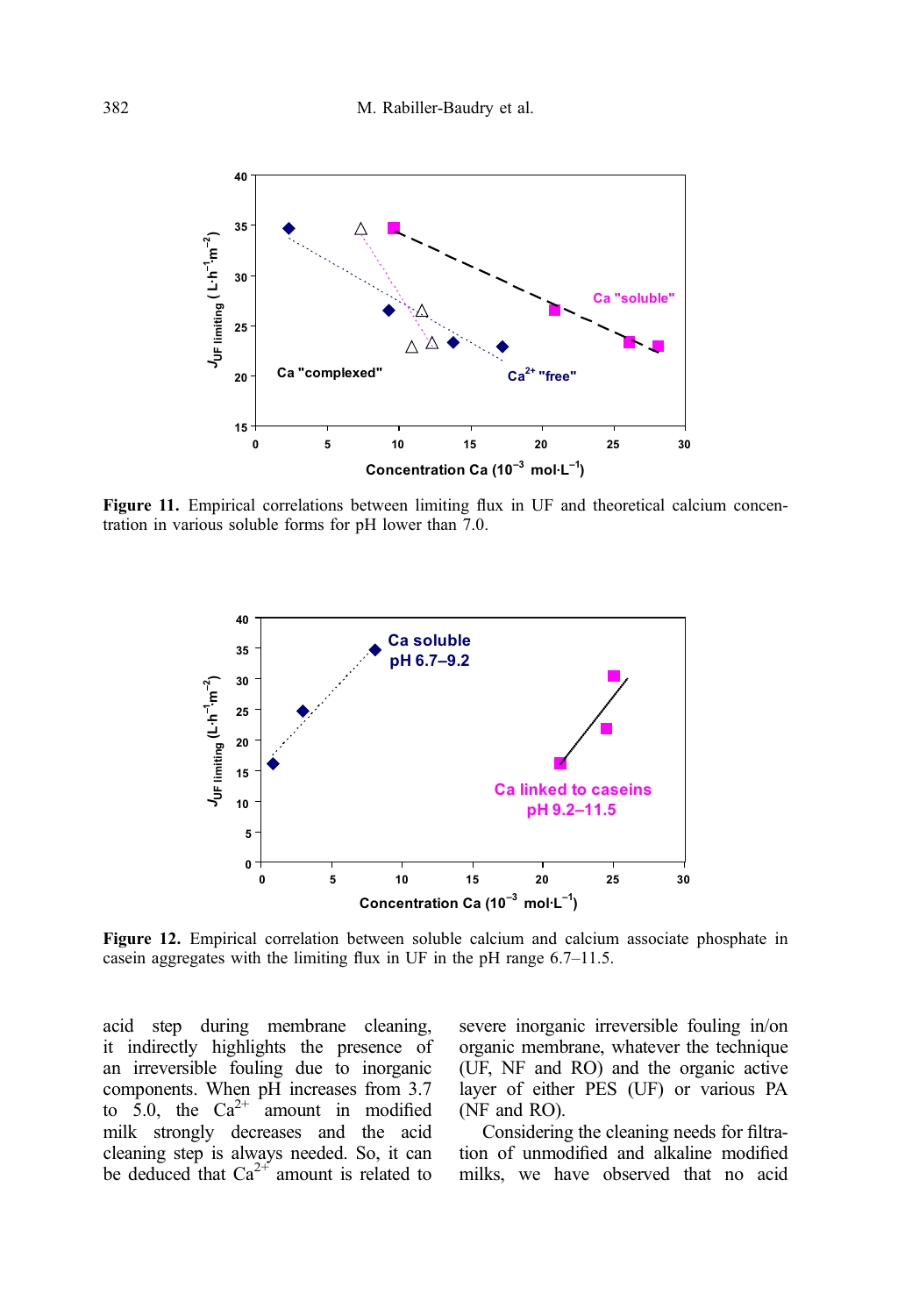cleaning step is needed. For neutral to alkaline pH,  $Ca^{2+}$  is always lower than  $2 \times 10^{-3}$  mol·L<sup>-1</sup> and soluble calcium is mainly engaged in soluble complexes with phosphate and citrate. Then,  $Ca^{2+}$  appears as the main promoter of the inorganic irreversible fouling in/on the organic membranes, whereas calcium phosphate engaged with casein in micelles or aggregates or in soluble complexes has no severe consequence on the cleaning step as calcium is not disposable.

This phenomenon suggests that if the solubility limit of calcium salts is not reached in the bulk solution, meaning that  $Ca^{2+}$  exists in solution, it is not the same case at the membrane surface and probably in the pores. It can be suggested that concentration polarisation occurs in close vicinity of the membrane wall, playing the role of a destabilising surface provoking the mineral nucleation, and thus their precipitation, regardless of the salt accumulation. An unanswered question concerns also the behaviour of proteins (and probably mainly β-lactoglobulin) at the milk/membrane interface as the salting out effect can also occur, favouring gel formation. Nevertheless, we thought that this second eventuality would lead to a reversible fouling as gel formed before the membrane pore entrance during UF of skim milk has already been shown to be easily removed by water rinsing [[10](#page-21-0)]. Further studies are needed to definitely conclude on this particular point.

Complementary in-depth study of the PES-UF membrane cleaning when fouled by unmodified skim milk has confirmed that minerals are not discernable in the irreversible part of the fouling layer, and thus we have suggested that acid cleaning step is not needed for such filtrations [\[10](#page-21-0), [22](#page-22-0)]. Then, a single step of alkaline cleaning can be sufficient for filtrations performed with modified milks in the 6.7–11.5 pH (an additional disinfection step must be added for the safety of equipment of food industry). This proposal (without the disinfection step) is successfully tested, and thus validated during this study in UF, NF and RO. Moreover, partial validation at industrial scale is already done in PES-UF for natural pH and a systematic validation is in progress at industrial scale.

## 5. CONCLUSION

The aim of this study was to identify the possible physico-chemical origins of flux variations, namely the limiting flux (maximum) and the critical flux (sustainable), in UF, NF and RO of skim milks modified by the addition of HCl or NaOH. Both the limiting and the critical fluxes are pH dependent in a nonpredictable way with close similar trends in UF, NF and RO, highlighting the leading role of the fluid behaviour. From physico-chemical characteristics of caseins (size and electrophoretic mobility), we have shown that variations of electrostatic interactions and aggregates' size partly control fluxes. Charges of the two main serum proteins, α-lactalbumin and β-lactoglobulin, vary similarly as casein charge in the 4.6–6.7 pH range. Then, impact of serum proteins, if any, would be superimposed to that of caseins in a nondistinguishable way. Some differences observed between UF, NF and RO may be due to internal fouling by α-lactalbumin that only exists in UF. The role of minerals (calcium and inorganic phosphate) is taken into account through empirical linear correlations between fluxes and soluble element forms, using a software dedicated to the mineral speciation in acid media together with additional analyses in alkaline media. Results suggest that soluble minerals are involved in the whole fouling, regardless of the pH. A careful analysis of cleaning protocols of membranes vs. pH indirectly shows this particular role of minerals in the irreversible fouling. Results evidence the determining role of free calcium  $(Ca^{2+})$  in the inorganic fouling of organic membranes.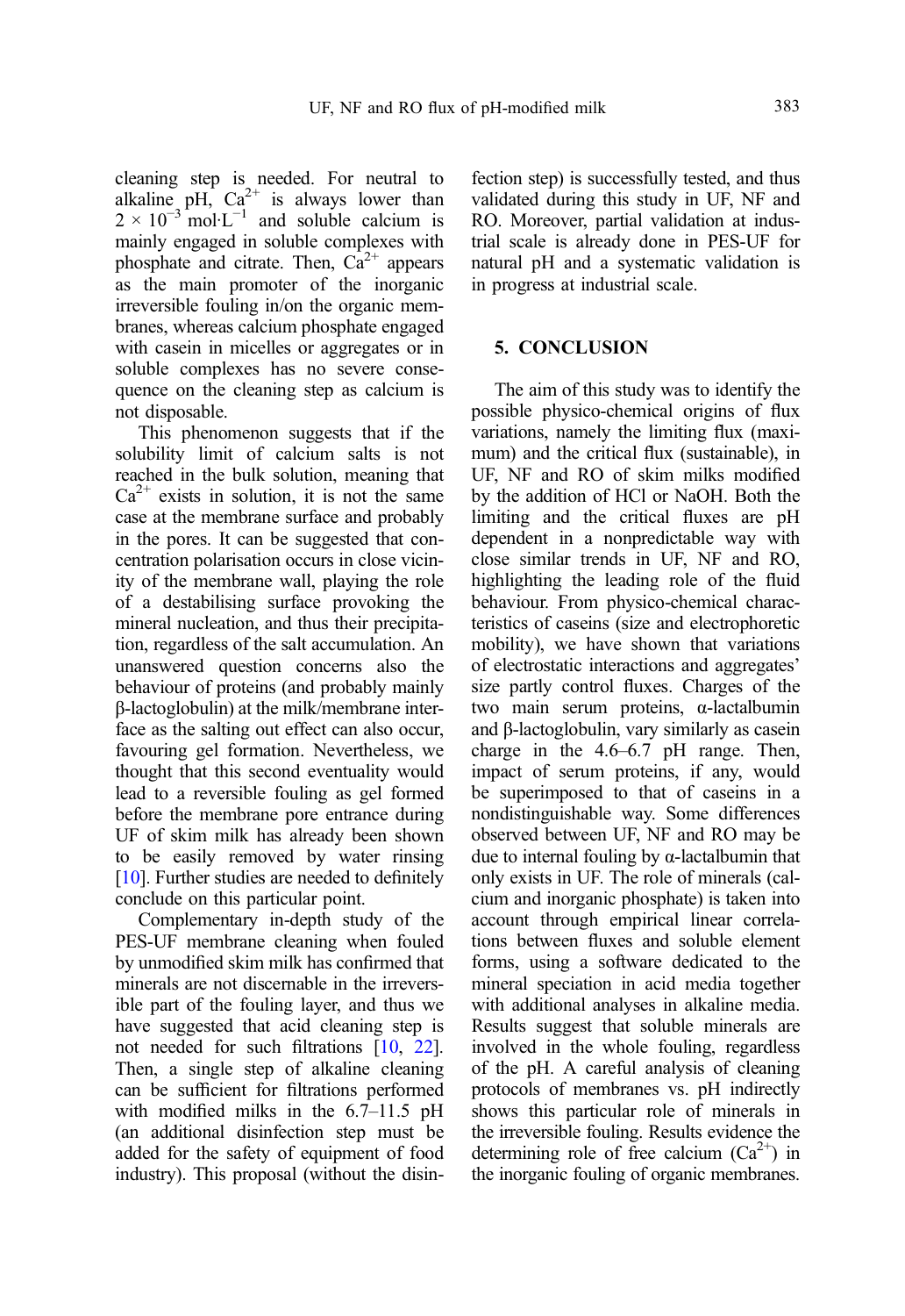<span id="page-21-0"></span>Although already associated calcium would not be involved in the irreversible fouling of membranes, free calcium is prone to precipitate in/on the membrane during filtration, probably due to a higher concentration at the membrane interface owing to concentration polarisation and a destabilising role played by the membrane surface. Finally, on the basis of this mineral role, we have shown that a simplified cleaning protocol with only one single alkaline step is efficient enough for UF, NF and RO fouled by skim milks in the 6.7–11.5 pH range.

Acknowledgements: The authors acknowledge the PROFAS program between France and Algeria for the financial support for Ph.D. of H.B. as well as the French National Agency of Research (ANR) for the financial support of the ECOPROM project of the National Program for Research in Nutrition (PNRA).

## **REFERENCES**

- [1] Ahmad S., Piot M., Rousseau F., Grongnet J.F., Gaucheron F., Physico-chemical changes in casein micelles of buffalo and cow milks as a function of alkalinization, Dairy Sci. Technol. 89 (to appear).
- [2] Bacchin P., Aimar P., Field R.W., Critical and sustainable fluxes: theory experiments and applications, J. Membr. Sci. 281 (2006) 42–69.
- [3] Bégoin L., Rabiller-Baudry M., Chaufer B., Faille C., Blanpain-Avet P., Bénezech T., Doneva T.A., Methodology of analysis of a spiral wound module. Application to PES membrane of ultrafiltration of skimmed milk, Desalination 192 (2006) 40–53.
- [4] Bouzid H., Rabiller-Baudry M., Paugam L., Rousseau F., Derriche Z., Bettahar N.E., Impact of zeta potential and size of caseins as precursors of fouling deposit on limiting and critical fluxes in spiral ultrafiltration of modified skim milks, J. Membr. Sci. 314 (2008) 67–75.
- [5] CFM and ADEME, Inquiry: brake and bottlenecks for membrane diffusion in industry (2005) www.ademe.fr.
- [6] Dalgleish D.G., Measurement of electrophoretic mobilities and zeta potentials of particles from milk using laser Doppler electrophoresis, J. Dairy Res. 51 (1984) 425–438.
- [7] Daufin G., René F., Aimar P., Les séparations par membrane dans les procédés de l'industrie alimentaire, Lavoisier, Paris, 1998.
- [8] De Kruif C.G., Supra-aggregates of casein micelles as a prelude to coagulation, J. Dairy Sci. 81 (1998) 3019–3028.
- [9] Delaunay D., Nettoyage éco-efficace de membranes planes et spirales d'ultrafiltration de lait écrémé. Approches physico-chimiques et hydrodynamiques concertées, Ph.D. Thesis, Université Rennes 1, France, 2007.
- [10] Delaunay D., Rabiller-Baudry M., Gozálvez-Zafrilla J.M., Balannec B., Frappart M., Paugam L., Mapping of protein fouling by FTIR-ATR as experimental tool to study membrane fouling and fluid velocity profile in various geometries and validation by CFD simulation, Chem. Eng. Process 47 (2008) 1106–1117.
- [11] Espinasse B., Bacchin P., Aimar P., On an experimental method to measure critical flux in ultrafiltration, Desalination 146 (2002) 91–96.
- [12] Field R.W., Wu D., Howell J.A., Gupta B.B., Critical 1 flux concept for microfiltration fouling, J. Membr. Sci. 100 (1995) 259–272.
- [13] Gésan-Guiziou G., Boyaval E., Daufin G., Critical stability conditions in crossflow microfiltration of skimmed milk: transition to irreversible deposition, J. Membr. Sci. 158 (1999) 211–222.
- [14] Gésan-Guiziou G., Jimenez A., Arcelin C., Cake properties in dead-end ultrafiltration of casein micelles: determination of critical operating conditions, Desalination 199 (2006) 20–22.
- [15] Horne D.S., Casein micelle structure: models and muddles, Curr. Opin. Coll. Interface Sci. 11 (2006) 148–153.
- [16] Huisman I.H., Vellenga E., Tragardh G., Tragardh C., The influence of the membrane zeta potential on the critical flux for crossflow microfiltration of particles suspension, J. Membr. Sci. 156 (1999) 153–158.
- [17] Jimenez-Lopez A.J.E., Leconte N., Dehainault O., Geneste C., Fromont L., Gésan-Guiziou G., Role of milk constituents on critical conditions and deposit structure